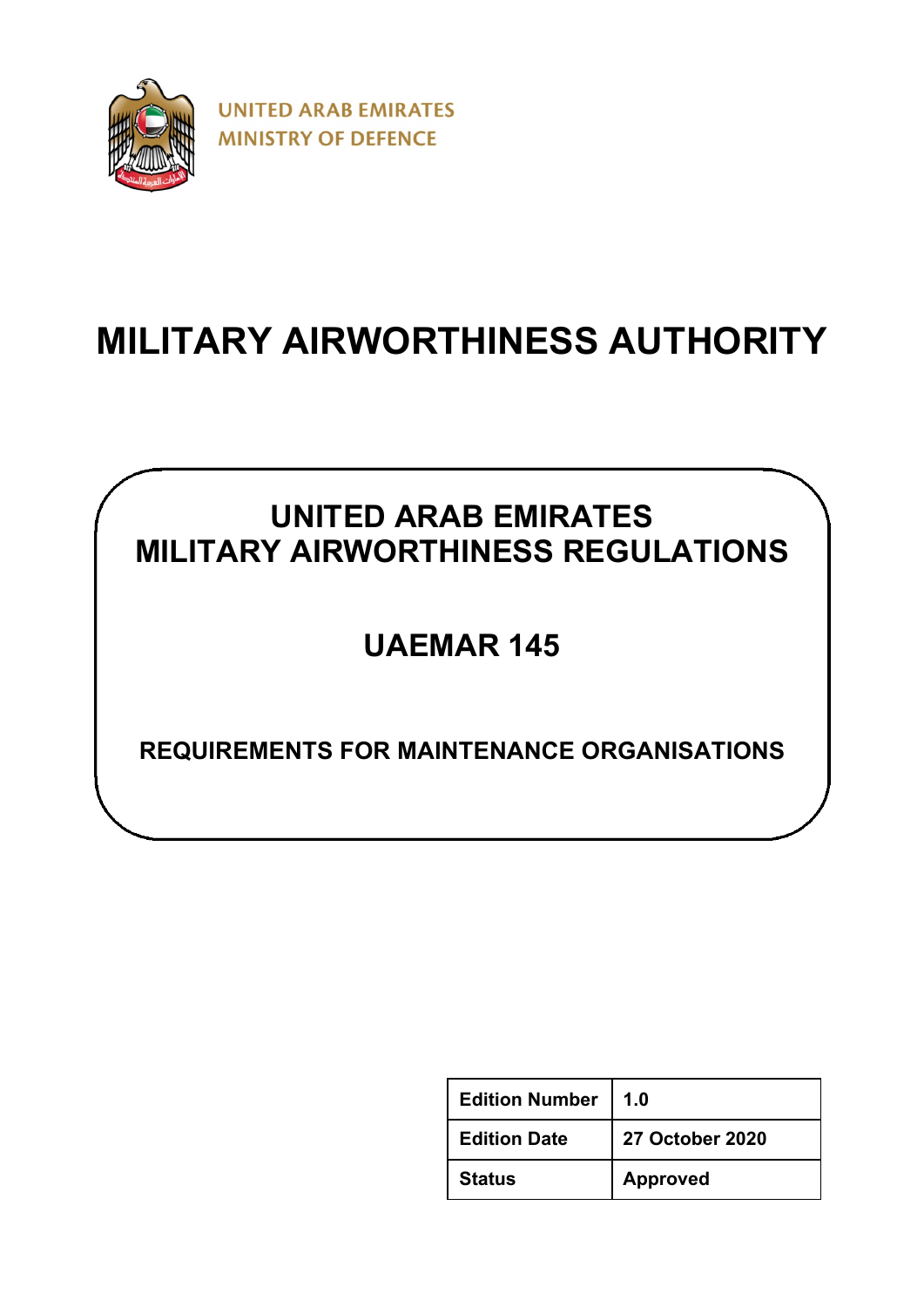#### INTENTIONALLY LEFT BLANK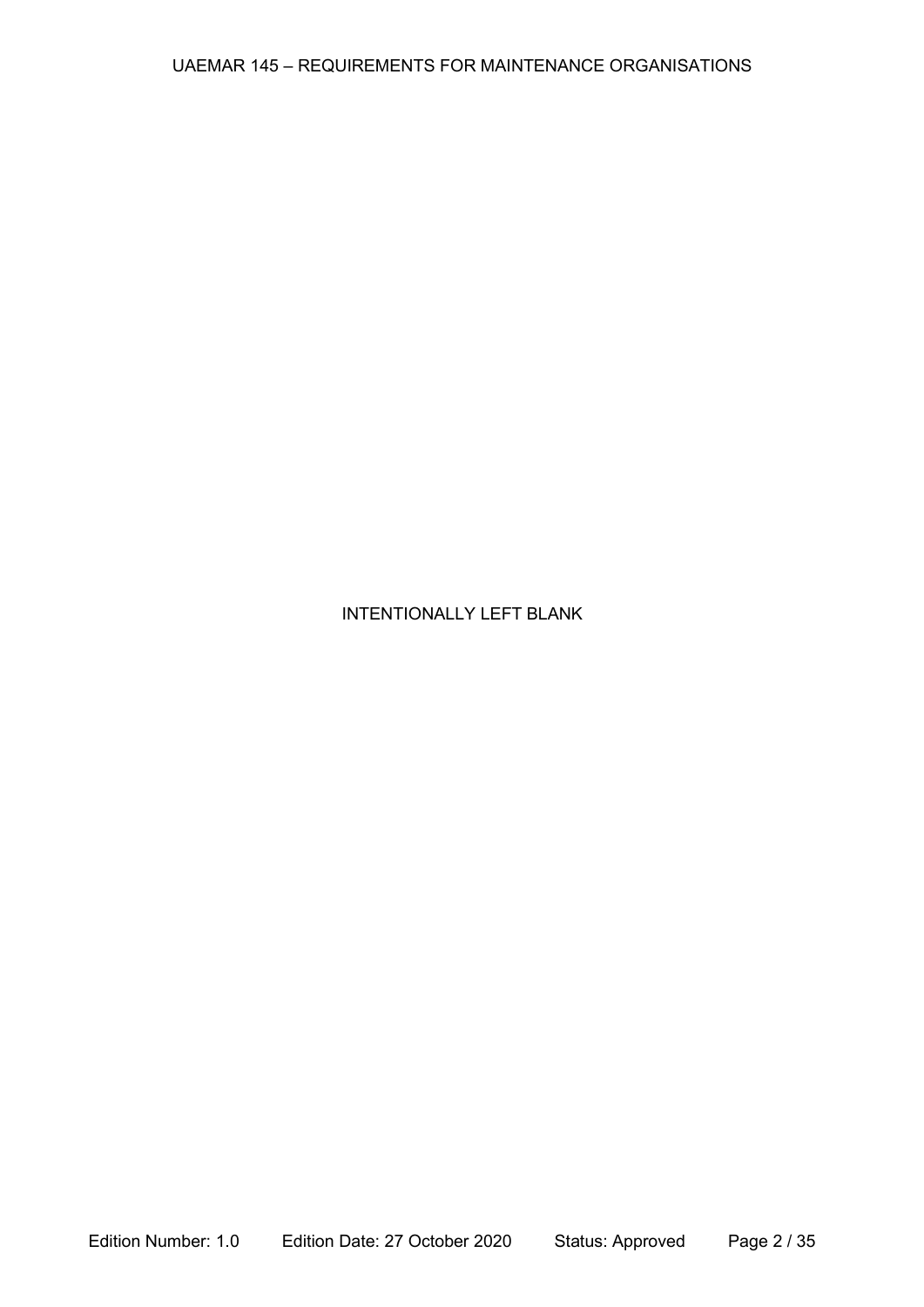## **DOCUMENT CONTROL**

### DOCUMENT APPROVAL

The following table identifies the persons who have prepared and approved this document.

| <b>Edition</b><br><b>Number</b> |             | <b>Authorised by</b>                                                                             | <b>Date</b>     |
|---------------------------------|-------------|--------------------------------------------------------------------------------------------------|-----------------|
| 1.0                             | Prepared by | United Arab Emirates<br><b>Military Airworthiness Authority</b>                                  | 27 October 2020 |
|                                 | Approved by | United Arab Emirates Assistant Undersecretary for<br>Defence Industry and Capability Development | 27 October 2020 |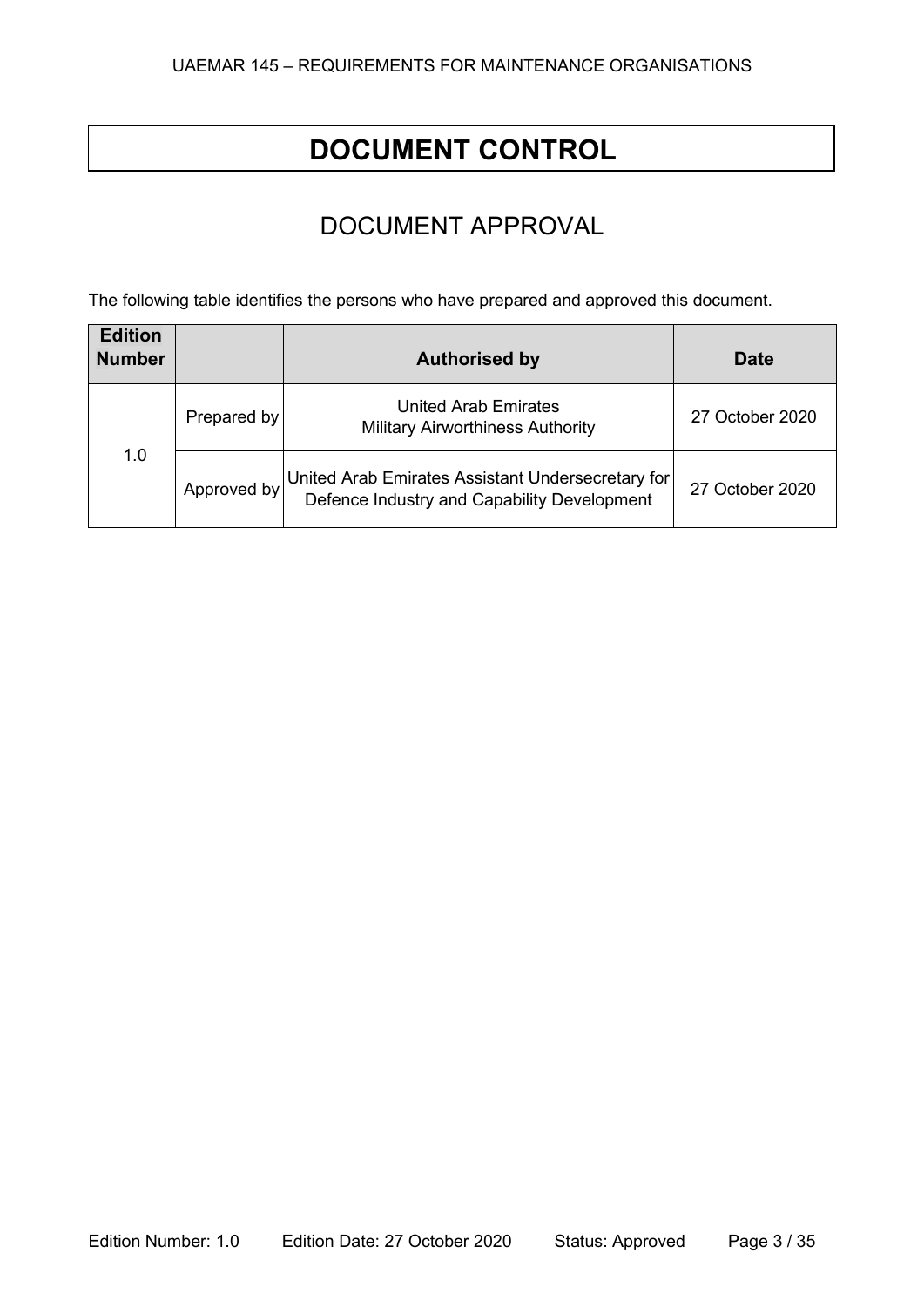## DOCUMENT CHANGE RECORD

| <b>Edition</b><br><b>Number</b> | <b>Edition</b><br><b>Date</b> | <b>Status</b> | <b>Reason for change</b>                                              | <b>Sections or</b><br>pages affected |
|---------------------------------|-------------------------------|---------------|-----------------------------------------------------------------------|--------------------------------------|
| 1.0                             | 27 October 2020               | Approved      | Initial issue<br>(Based on EMAR 145 Ed. 1.2<br>dated 04 October 2016) | All                                  |
|                                 |                               |               |                                                                       |                                      |
|                                 |                               |               |                                                                       |                                      |
|                                 |                               |               |                                                                       |                                      |
|                                 |                               |               |                                                                       |                                      |

#### **STATUS**

The Status of the document can take two values:

**Draft:** Draft version by the United Arab Emirates Military Airworthiness Authority.

**Approved:** Approval by the United Arab Emirates Assistant Undersecretary for Defence Industry and Capability Development.

#### **EDITION**

Edition numbering will have the following format: **Edition X.Y**

The value of **X** will change after a **major** modification of the document

The value of **Y** will change after a **minor** modification of the document

#### **NOTE:**

- 1. All changes are indicated by the use of a 'sidebar' in the margin. This can be readily crossreferenced using the table at the end of the document which details each change.
- 2. This UAEMAR relies on definitions laid down in UAE Military Airworthiness Document Acronyms and Definitions (UAEMAD-A&D).
- 3. UAEMAR M introduces a number of constructs that are possible in the relationship between an Operating Organisation, CAMO and UAEMAR 145 AMO. Within UAEMAR 145, where the terminology 'Operating Organisation/CAMO' is used, it is essential that the appropriate organisation that can provide the required authority/service/information is engaged as per the context of the UAEMAR 145 requirement.
- 4. Unless specified otherwise in the text, all references to 'maintenance organisation' within this document are to be understood to mean a maintenance organisation that already has an UAEMAR 145 approval and a maintenance organisation that is seeking an approval.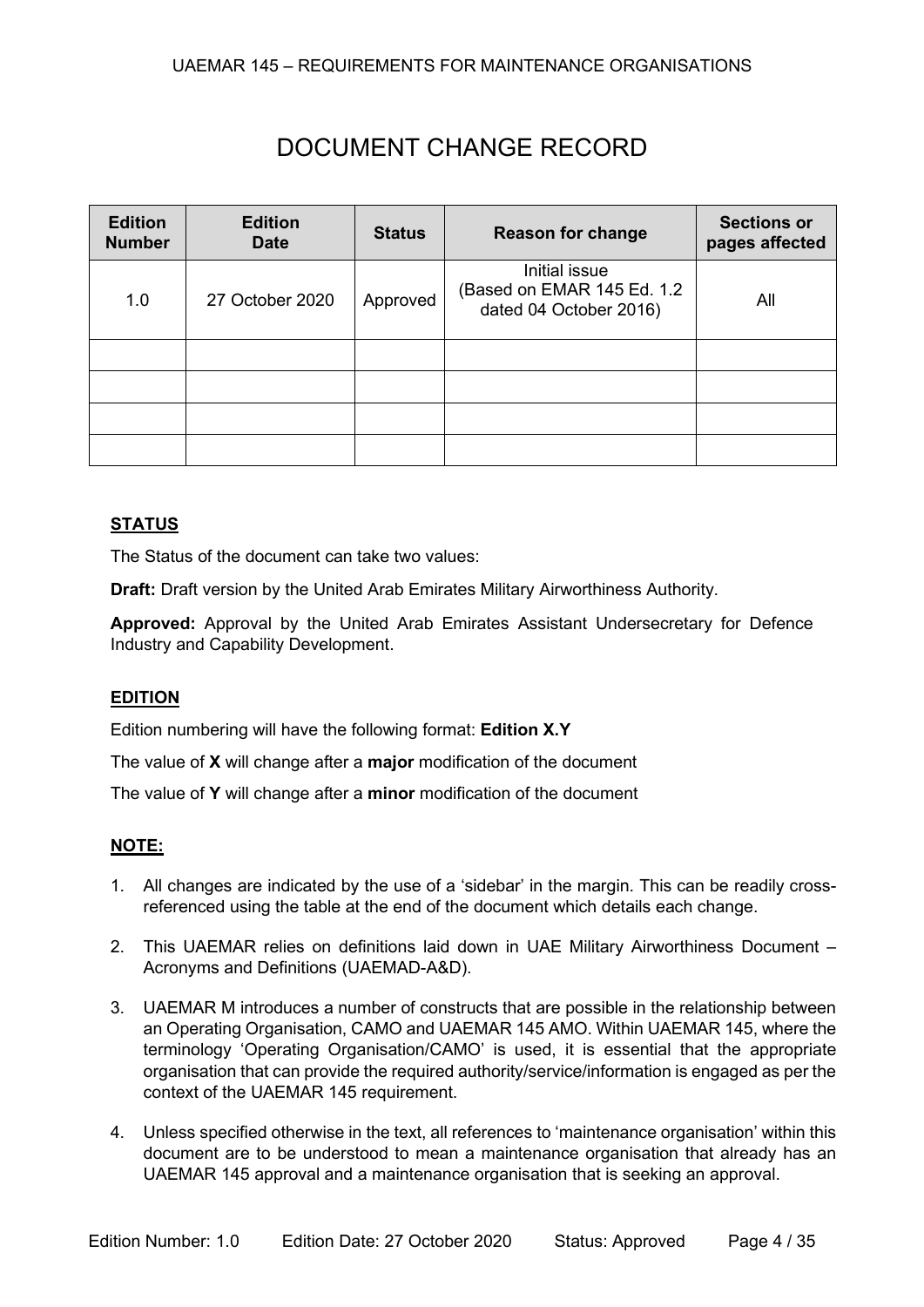### **TABLE OF CONTENTS**

| 145.A.65 Safety and quality policy, maintenance procedures and quality system  20 |  |
|-----------------------------------------------------------------------------------|--|
|                                                                                   |  |
|                                                                                   |  |
|                                                                                   |  |
|                                                                                   |  |
|                                                                                   |  |
|                                                                                   |  |
| SECTION B - PROCEDURES FOR NATIONAL MILITARY AIRWORTHINESS AUTHORITIES 25         |  |
|                                                                                   |  |
|                                                                                   |  |
| 145.B.15 Maintenance Organisations located in several recognised States 25        |  |
|                                                                                   |  |
|                                                                                   |  |
|                                                                                   |  |
|                                                                                   |  |
|                                                                                   |  |
|                                                                                   |  |
|                                                                                   |  |
|                                                                                   |  |
|                                                                                   |  |
|                                                                                   |  |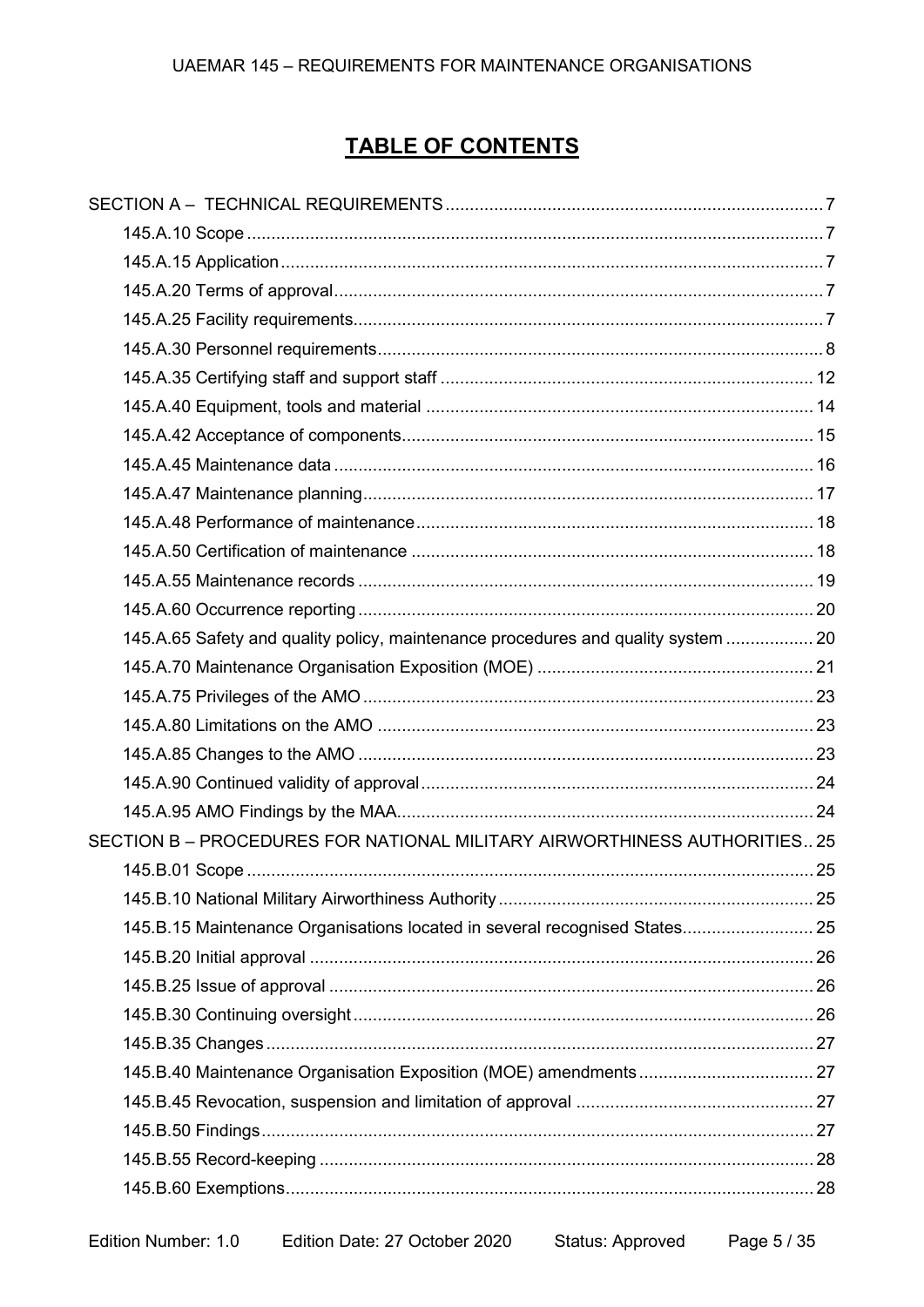#### UAEMAR 145 – REQUIREMENTS FOR MAINTENANCE ORGANISATIONS

| Appendix II – Class and Rating System to be used for the Approval of Maintenance |  |
|----------------------------------------------------------------------------------|--|
|                                                                                  |  |
|                                                                                  |  |
|                                                                                  |  |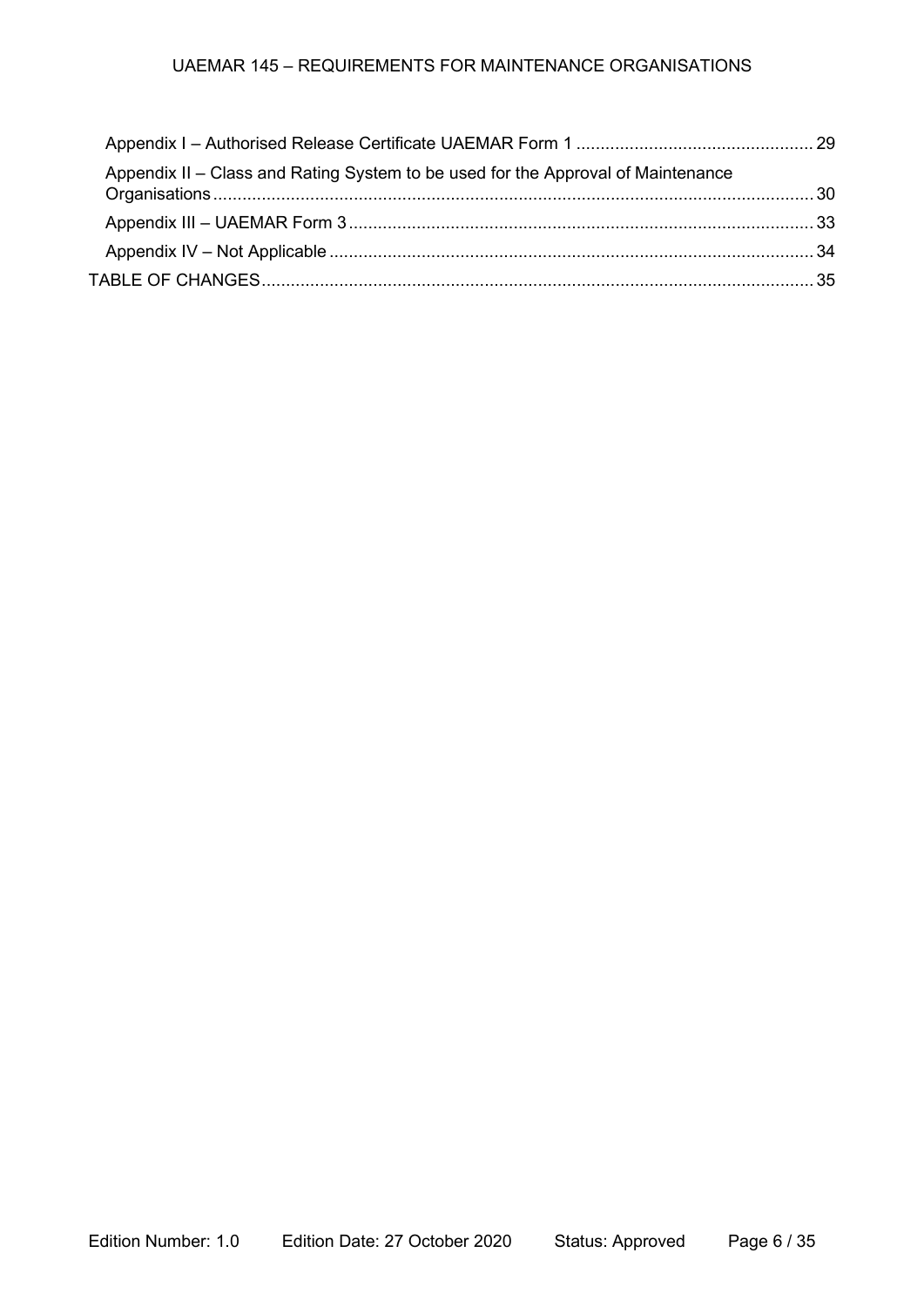## **SECTION A – TECHNICAL REQUIREMENTS**

#### <span id="page-6-1"></span><span id="page-6-0"></span>**145.A.10 Scope**

This Section establishes the requirements to be met by a maintenance organisation to qualify for the issue or continuation of an approval for the maintenance of aircraft and components.  $\rightarrow$  AMC  $\rightarrow$  GM

#### <span id="page-6-2"></span>**145.A.15 Application**

An application for the issue or change of an approval shall be made to the MAA in a form and manner established by such authority.  $\triangleright$  AMC

#### <span id="page-6-3"></span>**145.A.20 Terms of approval**

The maintenance organisation shall specify the scope of work deemed to constitute approval in its Maintenance Organisation Exposition (MOE). (Appendix II to this UAEMAR contains a table of all classes and ratings.)  $\triangleright$  AMC

#### <span id="page-6-4"></span>**145.A.25 Facility requirements**

The maintenance organisation shall ensure that:

- (a) Facilities are provided appropriate for all planned work, ensuring in particular, protection from the weather elements. Specialised workshops and bays are segregated as appropriate, to ensure that environmental and work area contamination is unlikely to occur. ▶ AMC
	- 1. For base maintenance of aircraft, aircraft hangars are both available and large enough to accommodate aircraft on planned base maintenance;
	- 2. For component maintenance, component workshops are large enough to accommodate the components on planned maintenance.
- (b) Office accommodation is provided for the management of the planned work referred to in paragraph (a), and certifying staff so that they can carry out their designated tasks in a manner that contributes to good aircraft maintenance standards.  $\triangleright$  AMC
- (c) The working environment including aircraft hangars, component workshops and office accommodation is appropriate for the task carried out and in particular special requirements observed. Unless otherwise dictated by the particular task environment, the working environment shall be such that the effectiveness of personnel is not impaired:  $\blacktriangleright$  AMC
	- 1. Temperatures shall be maintained such that personnel can carry out required tasks without undue discomfort.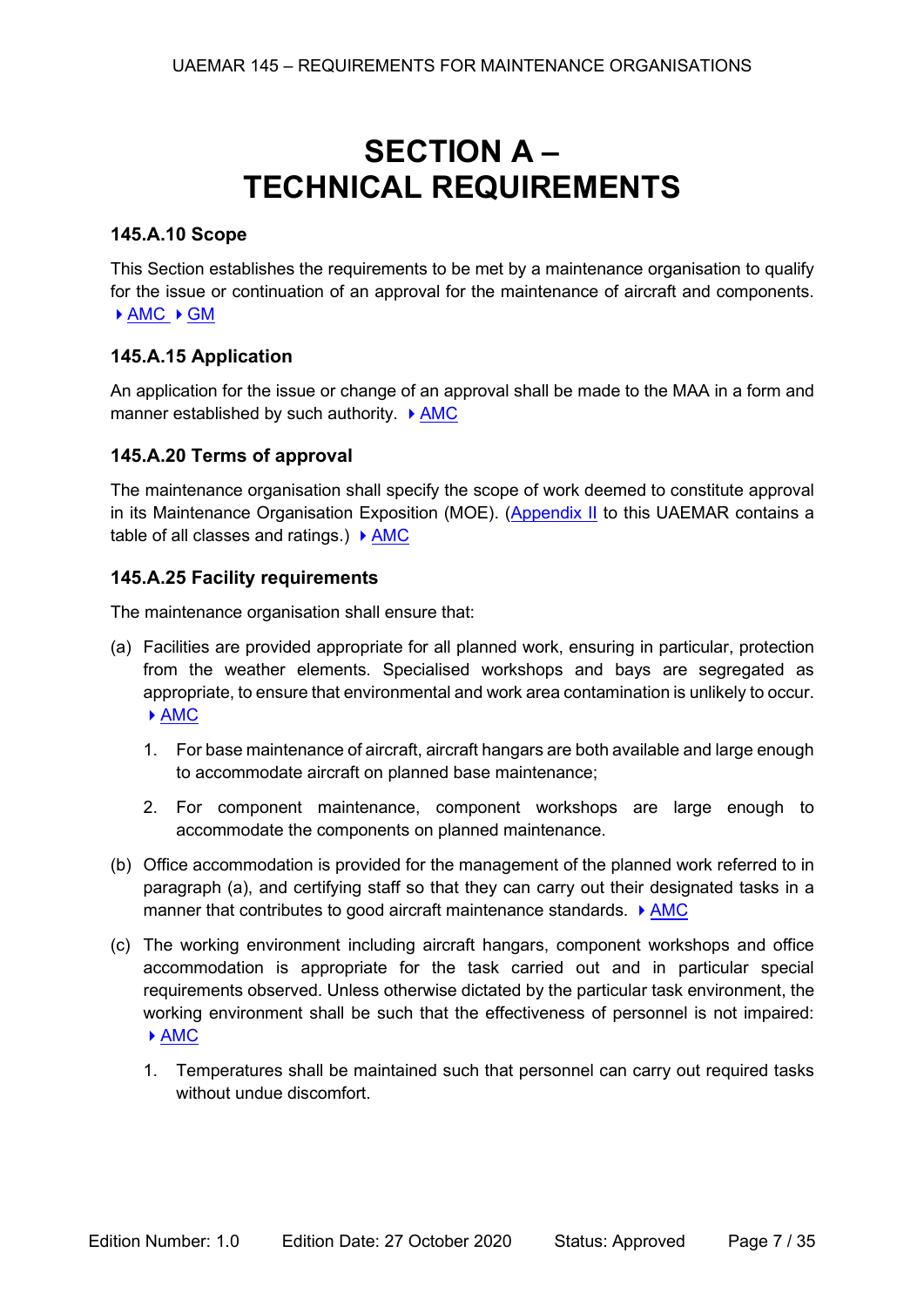- 2. Dust and any other airborne contamination shall be kept to a minimum and not be permitted to reach a level in the work task area where visible aircraft/component surface contamination is evident. Where dust/other airborne contamination results in visible surface contamination, all susceptible systems are sealed until acceptable conditions are re-established.
- 3. Lighting shall be such as to ensure each inspection and maintenance task can be carried out in an effective manner.
- 4. Noise shall not distract personnel from carrying out inspection tasks. Where it is impractical to control the noise source, such personnel are provided with the necessary personal equipment to stop excessive noise causing distraction during inspection tasks.
- 5. Where a particular maintenance task requires the application of specific environmental conditions different to the foregoing, then such conditions shall be observed. Specific conditions are identified in the maintenance data.
- 6. The working environment for line maintenance shall be such that the particular maintenance or inspection task can be carried out without undue distraction. Therefore where the working environment deteriorates to an unacceptable level in respect of temperature, moisture, hail, ice, snow, wind, light, dust/other airborne contamination, the particular maintenance or inspection tasks must be suspended until satisfactory conditions are re-established.
- (d) Secure storage facilities shall be provided for components, equipment, tools and material. Storage conditions ensure segregation of serviceable components and material from unserviceable aircraft components, material, equipment and tools. The conditions of storage shall be in accordance with the manufacturer's instructions to prevent deterioration and damage of stored items. Access to storage facilities shall be restricted to authorised personnel. ▶ AMC

#### <span id="page-7-0"></span>**145.A.30 Personnel requirements**

- (a) The maintenance organisation shall appoint an Accountable Manager who has corporate authority for ensuring that all maintenance can be carried out to the standard required by UAEMAR 145. The Accountable Manager shall:  $\triangleright$  AMC
	- 1. Ensure that all necessary resources are available to accomplish maintenance in accordance with UAEMAR 145.A.65(b) to support the maintenance organisation approval.
	- 2. Establish and promote the safety and quality policy specified in UAEMAR 145.A.65(a).
	- 3. Demonstrate a basic understanding of this UAEMAR.
- (b) The maintenance organisation shall nominate a person or group of persons, whose responsibilities include ensuring that the maintenance organisation complies with this UAEMAR. Such person(s) shall ultimately be responsible to the Accountable Manager. AMC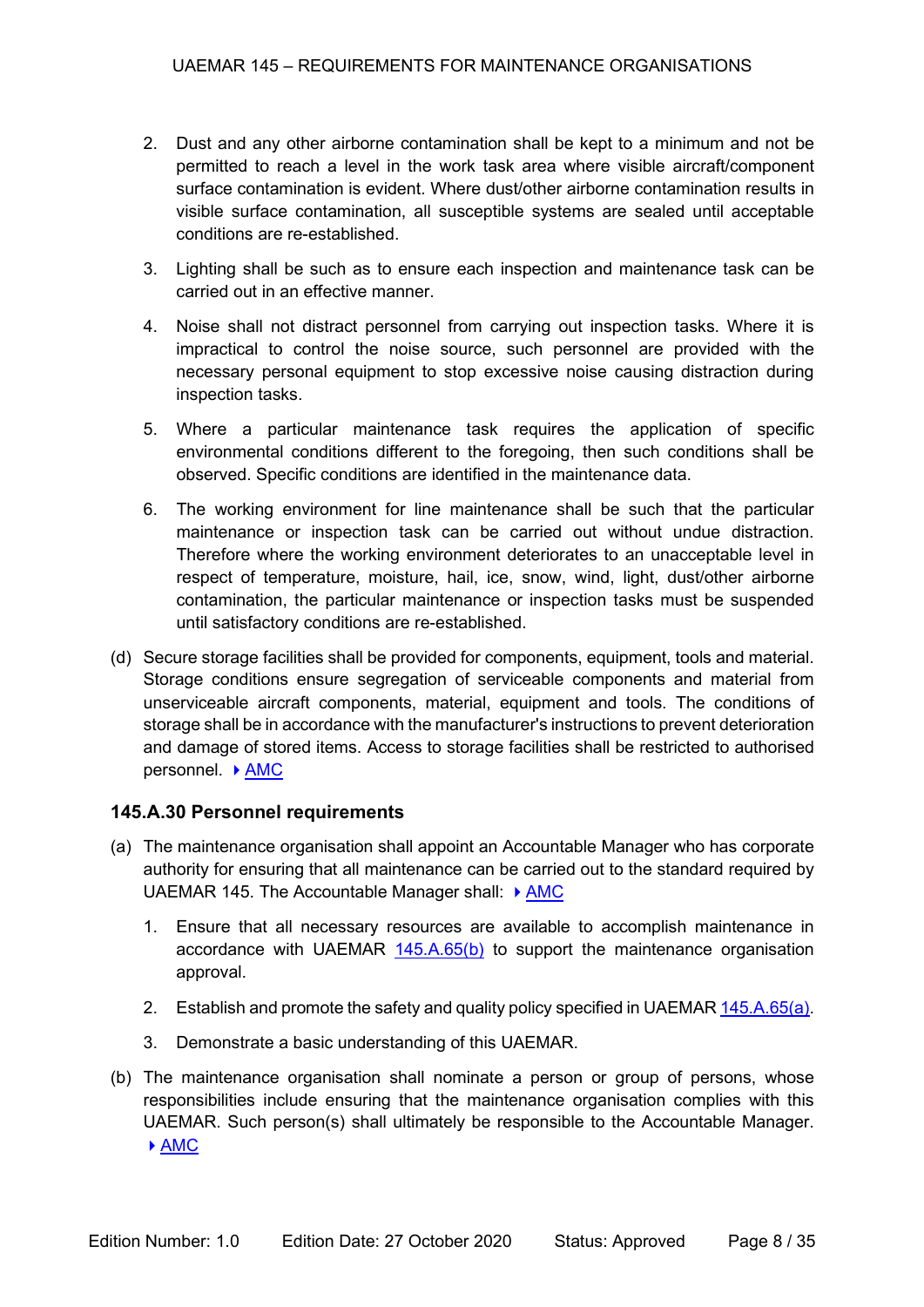- 1. The person or persons nominated shall represent the maintenance management structure of the maintenance organisation and be responsible for all functions specified in this UAEMAR.
- 2. The person or persons nominated shall be identified and their credentials submitted in a form and manner established by the MAA.
- 3. The person or persons nominated shall be able to demonstrate relevant knowledge, background and satisfactory experience related to aircraft or component maintenance and demonstrate a working knowledge of this UAEMAR.
- 4. Procedures shall make clear who deputises for any particular person in the case of lengthy absence of the said person.
- (c) The Accountable Manager under paragraph (a) shall appoint a person with responsibility for monitoring the quality system, including the associated feedback system as required by UAEMAR 145.A.65(c). The appointed person shall have direct access to the Accountable Manager to ensure that the Accountable Manager is kept properly informed on quality and compliance matters.  $\triangleright$  AMC
- (d) The maintenance organisation shall have a maintenance man-hour plan showing that the maintenance organisation has sufficient competent staff to plan, perform, supervise, inspect and quality monitor the maintenance organisation in accordance with the approval. In addition the maintenance organisation shall have a procedure to reassess work intended to be carried out when actual staff availability is less than the planned staffing level for any particular work shift or period.  $\triangleright$  AMC
- (e) The maintenance organisation shall establish and control the competence of personnel involved in any maintenance, management and/or quality audits in accordance with a procedure and to a standard defined through the MOE and approved by the MAA. In addition to the necessary expertise related to the job function, competence shall include an understanding of the application of human factors and human performance issues appropriate to that person's function in the maintenance organisation. AMC1 > AMC2 > AMC 3 > AMC 4 > GM1 > GM2 > GM3

'Human factors' means principles which apply to aeronautical design, certification, training, operations and maintenance and which seek safe interface between the human and other system components by proper consideration of human performance.

'Human performance' means human capabilities and limitations which have an impact on the safety and efficiency of aeronautical operations.

(f) The maintenance organisation shall ensure that personnel who carry out and/or control a non-destructive test of aircraft structures and/or components are appropriately qualified for the particular non-destructive test in accordance with European or equivalent Standard recognised by the MAA. Personnel who carry out any other specialised task shall be appropriately qualified in accordance with officially recognised Standards.

 $\rightarrow$  AMC  $\rightarrow$  GM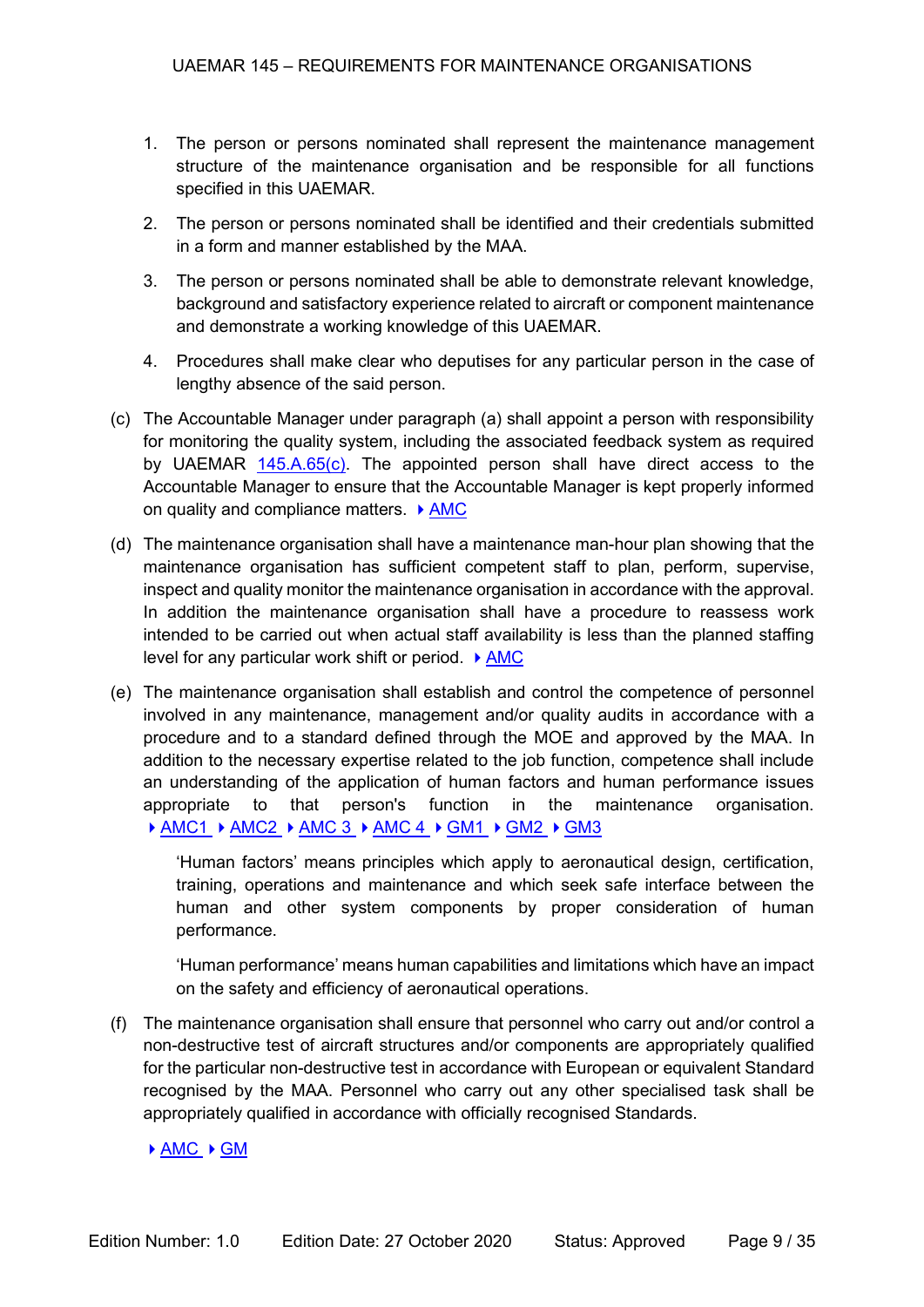- 1. By derogation to paragraph (f), a maintenance organisation may authorise those personnel specified in paragraphs (g) and (h)(1), qualified in Category B1 in accordance with UAEMAR 66, to carry out and/or control colour contrast dye penetrant inspections/visible dye penetrant inspections which are to be detailed in the MOE.
- (g) Any maintenance organisation maintaining aircraft, except where stated otherwise in paragraph (j), shall in the case of aircraft line maintenance, have appropriate Military Aircraft Type Rated certifying staff, qualified as Category B1 and B2 as appropriate, in accordance with UAEMAR 66 and UAEMAR 145.A.35.

In addition such maintenance organisations may also use appropriately task trained certifying staff holding the privileges described in UAEMAR 66.A.20(a)(1) or UAEMAR 66.A.20(a)3(ii) and qualified in accordance with UAEMAR 66 and UAEMAR 145.A.35 to carry out minor scheduled line maintenance and simple defect rectification. The availability of such certifying staff shall not replace the need for Category B1 and B2 certifying staff as appropriate.  $\triangleright$  AMC

- (h) Any maintenance organisation maintaining aircraft, except where stated otherwise in paragraph (j) shall: ▶ AMC
	- 1. In the case of base maintenance of aircraft, have appropriate Military Aircraft Type Rated certifying staff qualified as Category C in accordance with UAEMAR 66 and UAEMAR 145.A.35. In addition the maintenance organisation shall have sufficient Military Aircraft Type Rated staff qualified as Category B1 or B2 as appropriate in accordance with UAEMAR 66 and UAEMAR 145.A.35 to support the Category C staff.
		- i. Category B1 and B2 support staff shall ensure that all relevant maintenance tasks have been carried out to the required standard before the Category C certifying staff issues the Certificate of Release to Service (CRS) for aircraft.
		- ii. The maintenance organisation shall maintain a register of any such B1 and B2 support staff.
		- iii. The Category C certifying staff shall ensure that compliance with paragraph (i) has been met and that all work has been accomplished during the particular base maintenance check or work package, and shall also assess the impact of any work not carried out with a view to either requiring its accomplishment or agreeing with the appropriate Continuing Airworthiness Management Organisation (CAMO) to defer such work to another specified check or time limit.
	- 2. NOT APPLICABLE
- (i) Component certifying staff shall be authorised by the maintenance organisation on the basis of appropriate competence, training and experience in accordance with a procedure(s) contained in the MOE.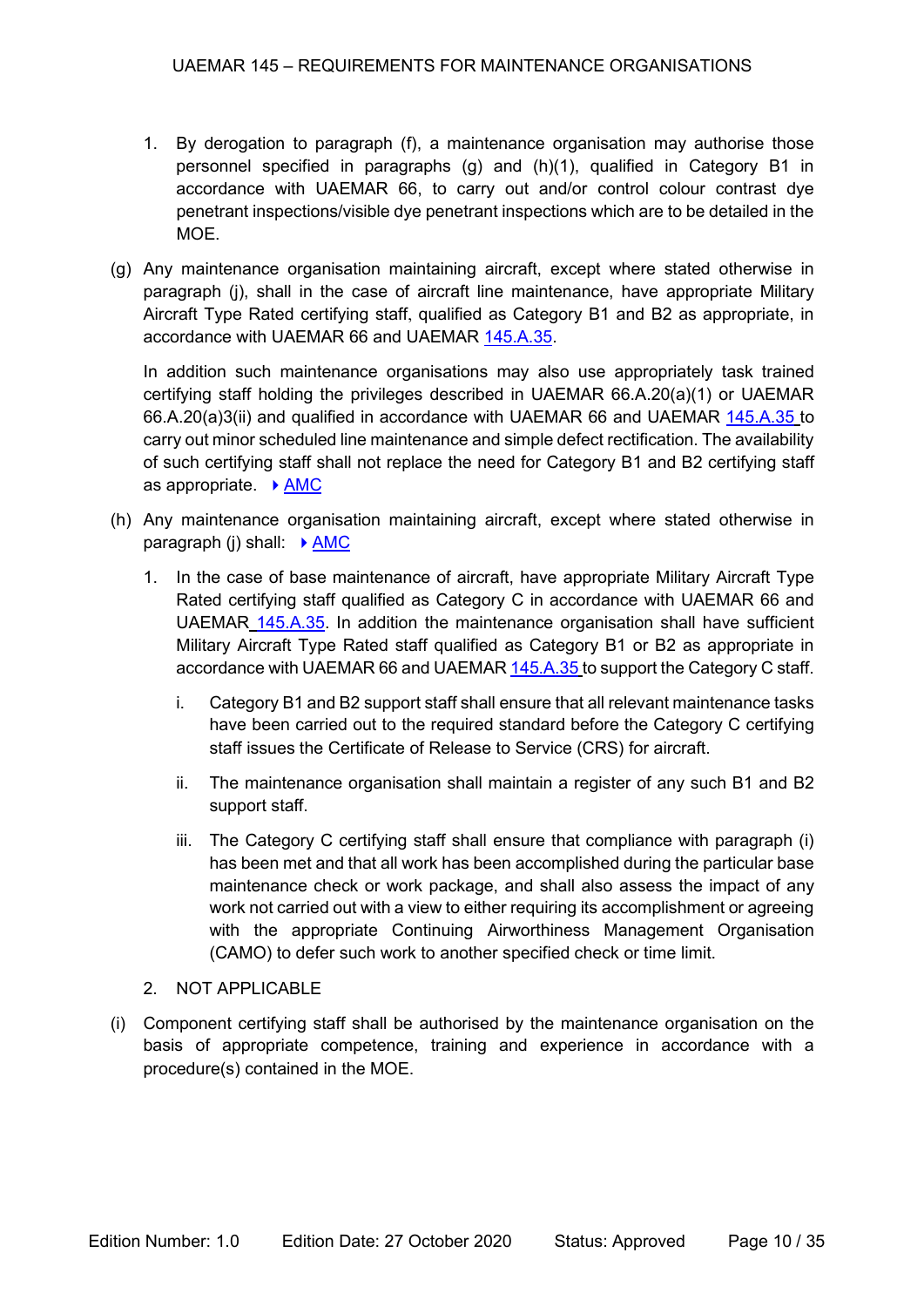- (j) By derogation to paragraphs (g) and (h), in relation to the obligation to comply with UAEMAR 66 the maintenance organisation may use certifying staff qualified in accordance with the following provisions:
	- 1. NOT APPLICABLE
	- 2. NOT APPLICABLE
	- 3. For a repetitive pre-flight Airworthiness Directive (AD) which specifically states that the flight crew may carry out such AD, the maintenance organisation may issue a limited certification authorisation to the aircraft commander and/or the flight engineer on the basis of the flight crew licence or national equivalent qualification held. However, the maintenance organisation shall ensure that sufficient practical training has been carried out to ensure that such aircraft commander and/or flight engineer can accomplish the AD to the required standard.
	- 4. In the case of aircraft operating away from a supported location the maintenance organisation may issue a limited certification authorisation to the aircraft commander and/or the flight engineer on the basis of the flight crew licence or national equivalent qualification held subject to being satisfied that sufficient practical training has been carried out to ensure that the aircraft commander and/or flight engineer can accomplish the specified task to the required standard. The provisions of this paragraph shall be detailed in a MOE procedure.  $\triangleright$  AMC  $\triangleright$  GM
	- 5. In unforeseen cases, where an aircraft is grounded at a location other than the main base where no appropriate certifying staff are available, the maintenance organisation may issue a one-off certification authorisation:  $\rightarrow$  AMC
		- i. to one of its employees holding equivalent authorisations on other aircraft types of similar technology, construction and systems; or  $\triangleright$  AMC
		- ii. to any person with not less than five years maintenance experience and holding a valid Military Aircraft Maintenance Licence (MAML) rated for the aircraft, provided there is no maintenance organisation appropriately approved under UAEMAR 145 at that location and the supporting maintenance organisation obtains and holds on file evidence of the experience and the MAML of that person. ▶ AMC

All such cases as specified in this subparagraph shall be reported to the MAA within seven days of the issuance of such certification authorisation. The maintenance organisation issuing the one-off authorisation shall ensure that any such maintenance that could affect flight safety is re-checked by an appropriately approved maintenance organisation.

(k) To certify on-aircraft maintenance performed on armament, rescue and escape systems and other military-specific systems, any maintenance organisation maintaining aircraft shall have sufficient staff possessing the Category A, B1 or B2 MAML with the appropriate extensions.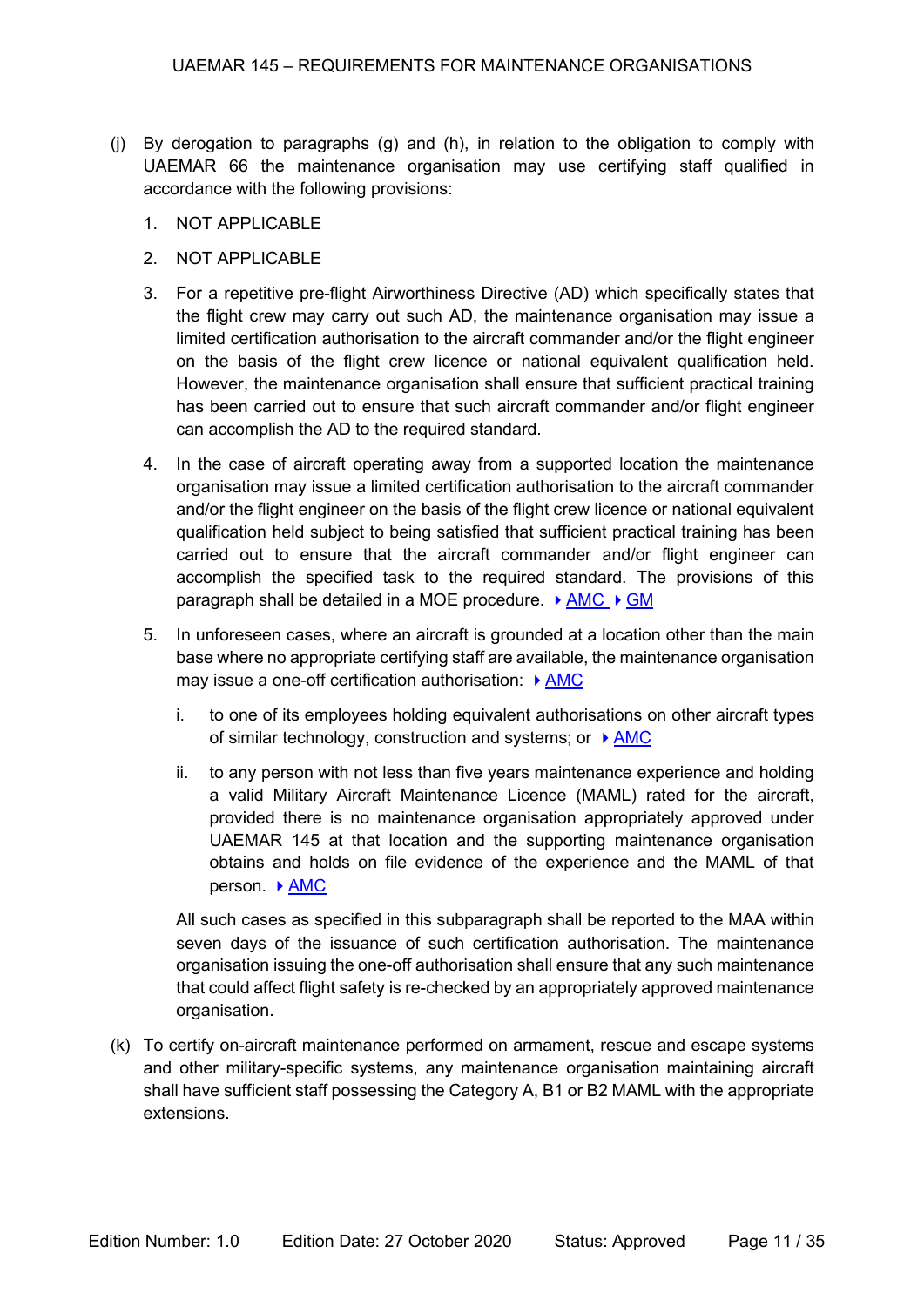#### <span id="page-11-0"></span>**145.A.35 Certifying staff and support staff**

- (a) In addition to the appropriate requirements of UAEMAR  $145.A.30(q)$  and (h), the maintenance organisation shall ensure that certifying and support staff have an adequate understanding of the relevant aircraft and/or components to be maintained together with the associated maintenance organisation procedures. In the case of certifying staff, this shall be accomplished before the issue or re-issue of the certification authorisation.  $\triangleright$  AMC
	- 1. 'Support staff' means those staff holding an UAEMAR 66 MAML in Category B1 and/or B2 with the appropriate extensions and Military Aircraft Type Ratings, working in a base maintenance environment while not necessarily holding certification privileges.
	- 2. 'Relevant aircraft and/or components', means those aircraft or components specified in the particular certification authorisation.
	- 3. 'Certification authorisation' means the authorisation issued to certifying staff by the Approved Maintenance Organisation (AMO) and which specifies the fact that they may sign CRSs within the limitations stated in such authorisation on behalf of the AMO.
- (b) Excepting those cases listed in UAEMAR  $145.A.30(i)$  and UAEMAR 66.A.20(a)3(ii) the maintenance organisation may only issue a certification authorisation to certifying staff in relation to the basic categories or subcategories and any Military Aircraft Type Rating endorsed on the MAML, subject to the MAML remaining valid throughout the validity period of the authorisation and the certifying staff remaining in compliance with UAEMAR 66. AMC

The maintenance organisation issues the certification authorisation when satisfied that compliance has been established with the appropriate paragraphs of UAEMAR 145 and UAEMAR 66. In granting the certification authorisation the maintenance organisation needs to be satisfied that the person holds a valid and applicable UAEMAR 66 MAML and shall confirm such fact with the MAA.

(c) The maintenance organisation shall ensure that all certifying staff and support staff are involved in at least six months of actual relevant aircraft or component maintenance experience in any consecutive two year period.

For the purpose of this paragraph 'involved in actual relevant aircraft or component maintenance' means that the person has worked in an aircraft or component maintenance environment and has either exercised the privileges of the certification authorisation and/or has actually carried out maintenance on at least some of the aircraft type or aircraft group systems specified in the particular certification authorisation.  $\triangleright$  AMC1  $\triangleright$  AMC2

(d) The maintenance organisation shall ensure that all certifying staff and support staff receive sufficient continuation training in each two year period to ensure that such staff have upto-date knowledge of relevant technology, maintenance organisation procedures and human factor issues. ▶ AMC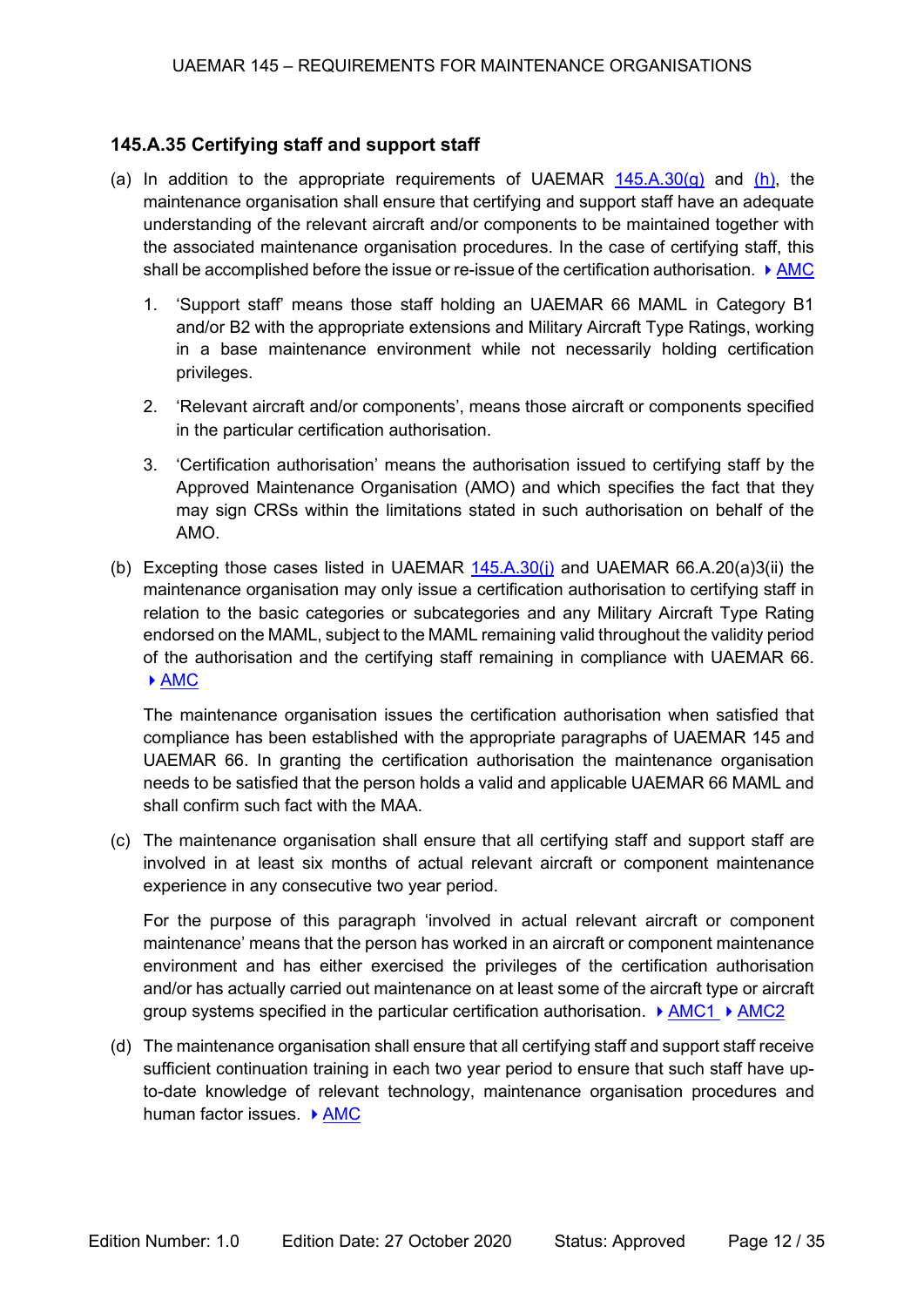- (e) The maintenance organisation shall establish a programme for continuation training for certifying staff and support staff, including a procedure to ensure compliance with the relevant paragraphs of UAEMAR 145.A.35 as the basis for issuing certification authorisations under this UAEMAR to certifying staff, and a procedure to ensure compliance with UAEMAR 66.  $\rightarrow$  AMC
- (f) Except where any of the unforeseen cases of UAEMAR  $145.A.30(i)(5)$  apply, the maintenance organisation shall assess all prospective certifying staff for their competence, qualification and capability to carry out their intended certifying duties in accordance with a procedure as specified in the MOE prior to the issue or re-issue of a certification authorisation under this UAEMAR.  $\triangleright$  AMC
- (g) When the conditions of paragraphs (a), (b), (d), (f) and, where applicable, paragraph (c) have been fulfilled by the certifying staff, the maintenance organisation shall issue a certification authorisation that clearly specifies the scope and limits of such authorisation. Continued validity of the certification authorisation is dependent upon continued compliance with paragraphs (a), (b), (d), and where applicable, paragraph (c).
- (h) The certification authorisation shall be in a style that makes its scope clear to the certifying staff and any authorised person who may require to examine the authorisation. Where codes are used to define scope, the maintenance organisation shall make a code translation readily available.

'Authorised person' means the officials of the MAA.

- (i) The maintenance organisation shall nominate an individual who shall remain responsible on behalf of the maintenance organisation for issuing certification authorisations to certifying staff. Such person may nominate other persons to actually issue or revoke the certification authorisations in accordance with a procedure as specified in the MOE.
- (j) The maintenance organisation shall maintain a record of all certifying staff and support staff which shall contain:  $\triangleright$  AMC
	- 1. Details of any MAML held under UAEMAR 66; and
	- 2. All relevant training completed; and
	- 3. The scope of the certification authorisations issued, where relevant; and
	- 4. Particulars of staff with limited or one-off certification authorisations.

The maintenance organisation shall retain the record for at least three years after the certifying staff or support staff have ceased employment with the maintenance organisation or as soon as the authorisation has been withdrawn. In addition, upon request, the maintenance organisation shall furnish certifying staff and support staff with a copy of their record on leaving the maintenance organisation.

The certifying staff and support staff shall be given access on request to their personal records as detailed above.

(k) The maintenance organisation shall provide certifying staff with a copy of their certification authorisation in either a documented or electronic format.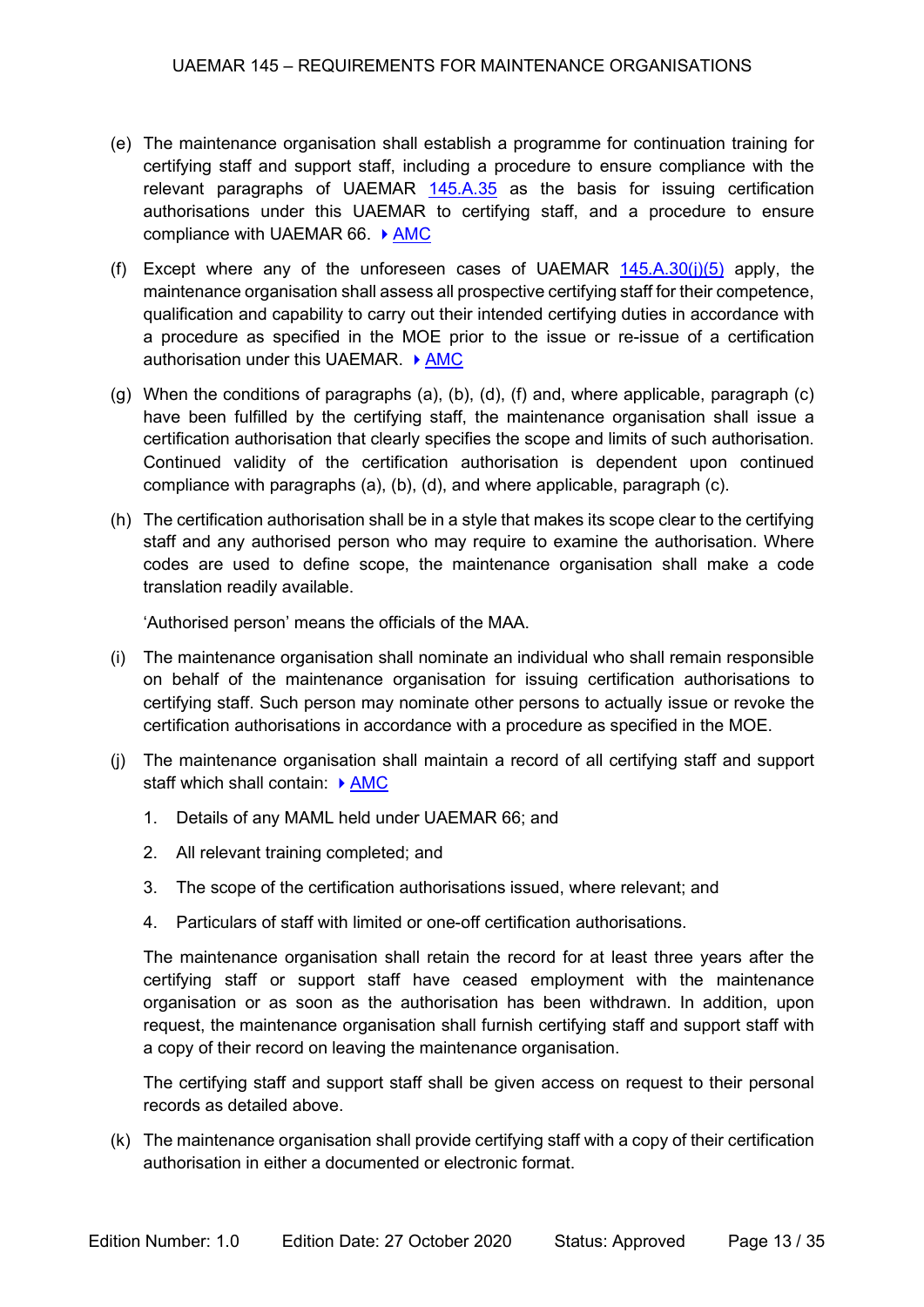- (l) Certifying staff shall produce their certification authorisation to any authorised person within 72 hours.
- (m) The minimum age for certifying staff and support staff shall be 21 years.
- (n) The holder of a Category A MAML may only exercise certification privileges on a specific aircraft type following the satisfactory completion of the relevant Category A aircraft task training carried out by an organisation appropriately approved in accordance with UAEMAR 145 or UAEMAR 147. This training shall include practical hands on training and theoretical training as appropriate for each task authorised. Satisfactory completion of training shall be demonstrated by an examination or by workplace assessment carried out by the AMO or UAEMAR 147 MTO.  $\rightarrow$  AMC
- (o) The holder of a Category B2 MAML may only exercise the certification privileges described in UAEMAR 66.A.20(a)(3)(ii) following the satisfactory completion of:  $\rightarrow$  AMC  $\rightarrow$  GM
	- i. the relevant Category A aircraft task training; and
	- ii. 6 months of documented practical experience covering the scope of the authorisation that will be issued.

The task training shall include practical hands on training and theoretical training as appropriate for each task authorised. Satisfactory completion of training shall be demonstrated by an examination or by workplace assessment. Task training and examination/assessment shall be carried out by the AMO issuing the certifying staff authorisation. The practical experience shall be also obtained within the same AMO unless approved otherwise by the MAA.

#### <span id="page-13-0"></span>**145.A.40 Equipment, tools and material**

- (a) The maintenance organisation shall have available and use the necessary equipment, tools and material to perform the approved scope of work.  $\triangleright$  AMC
	- 1. Where the manufacturer specifies a particular tool or equipment, the maintenance organisation shall use that tool or equipment, unless the use of alternative tooling or equipment is agreed by the MAA via procedures specified in the MOE.
	- 2. Equipment and tools must be permanently available, except in the case of any tool or equipment that is so infrequently used that its permanent availability is not necessary. Such cases shall be detailed in the MOE.
	- 3. A maintenance organisation approved for base maintenance shall have sufficient aircraft access equipment and inspection platforms/docking such that the aircraft can be properly inspected.
- <span id="page-13-1"></span>(b) The maintenance organisation shall ensure that all tools, equipment and particularly test equipment, as appropriate, are controlled and calibrated according to an officially recognised standard at a frequency to ensure serviceability and accuracy. Records of such calibrations and traceability to the standard used shall be kept by the maintenance organisation.  $\triangleright$  AMC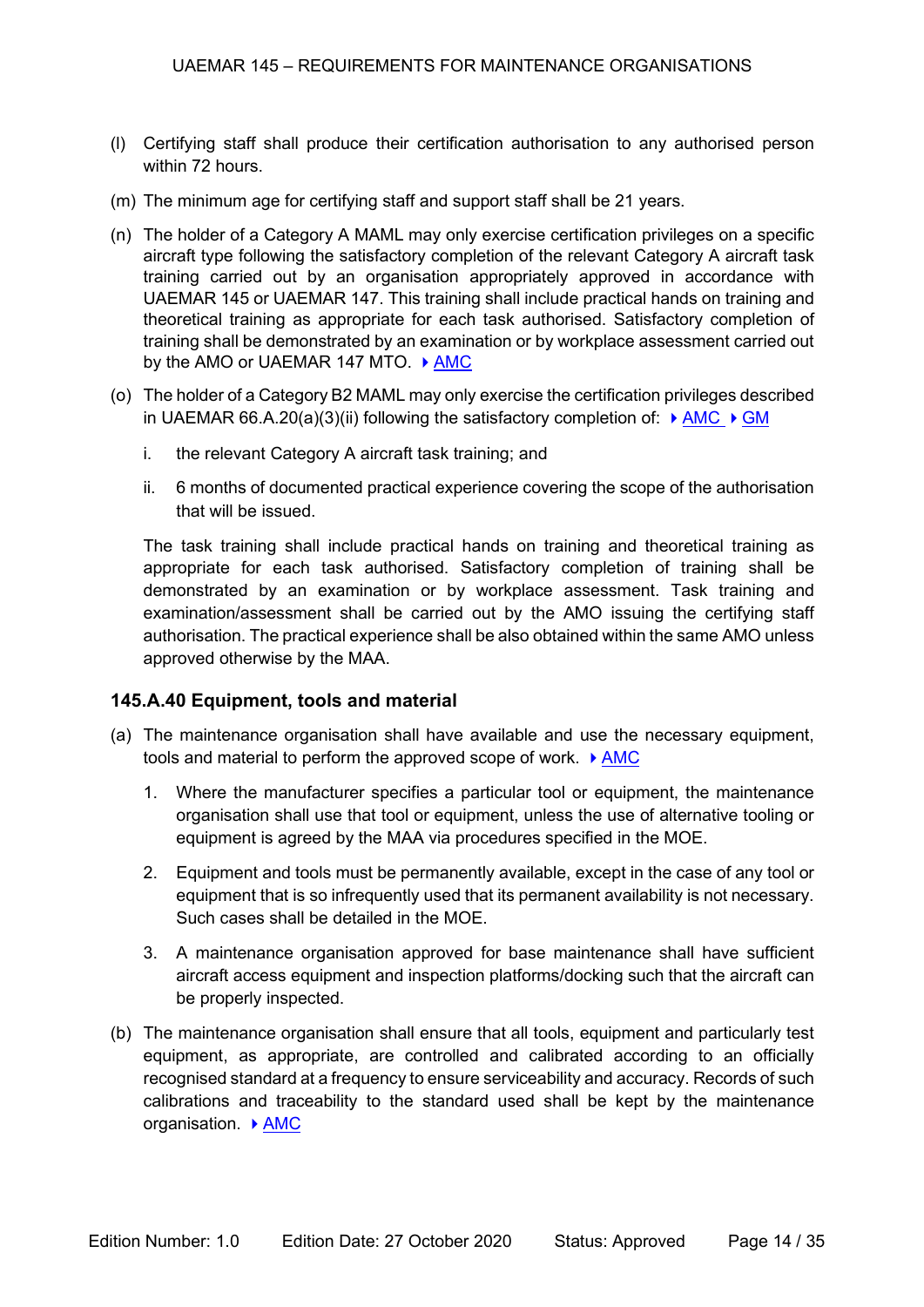#### **145.A.42 Acceptance of components**

- (a) All components shall be classified and appropriately segregated into the following categories: ▶ AMC ▶ GM
	- 1. Components which are in a satisfactory condition, released on an UAEMAR Form 1 or equivalent and marked in accordance with UAEMAR 21 Section A Subpart Q.
	- 2. Unserviceable components which shall be maintained in accordance with this section. A component shall be considered unserviceable in any one of the following circumstances: AMC
		- i. expiry of the service life limit as defined in the Aircraft Maintenance Programme (AMP);
		- ii. non-compliance with the applicable ADs and other continued or continuing airworthiness requirement mandated by the MAA;
		- iii. absence of the necessary information to determine the airworthiness status or eligibility for installation;
		- iv. evidence of defects or malfunctions;
		- v. involvement in an incident or accident likely to affect its serviceability.

Unserviceable components shall be identified and stored in a secure location under the control of a maintenance organisation until a decision is made on the future status of such component.

- 3. Unsalvageable components which are classified in accordance with UAEMAR 145.A.42(d). A maintenance organisation in consultation with the CAMO/Operating Organisation shall, in the case of unsalvageable components: ▶ AMC
	- i. retain such components in a secure location under the control of the maintenance organisation until a decision is made on the future status of such component; or
	- ii. arrange for the components to be mutilated in a manner that ensures they are beyond economic salvage or repair before relinquishing responsibility for such components. By derogation, a CAMO/Operating Organisation may transfer responsibility of components classified as unsalvageable to an organisation for training or research without mutilation.  $\triangleright$  AMC
- 4. Standard parts used on an aircraft, engine, propeller or other aircraft component when specified in the manufacturer's illustrated parts catalogue and/or the maintenance data. These parts shall be accompanied by a manufacturer's declaration of conformity traceable to the applicable standard.  $\triangleright$  AMC
- 5. Material both raw and consumable used in the course of maintenance when the maintenance organisation is satisfied that the material meets the required specification and has appropriate traceability. All material shall be accompanied by documentation clearly relating to the particular material and containing a conformity to specification statement plus both the manufacturing and supplier source.  $\triangleright$  AMC
- 6. NOT APPLICABLE.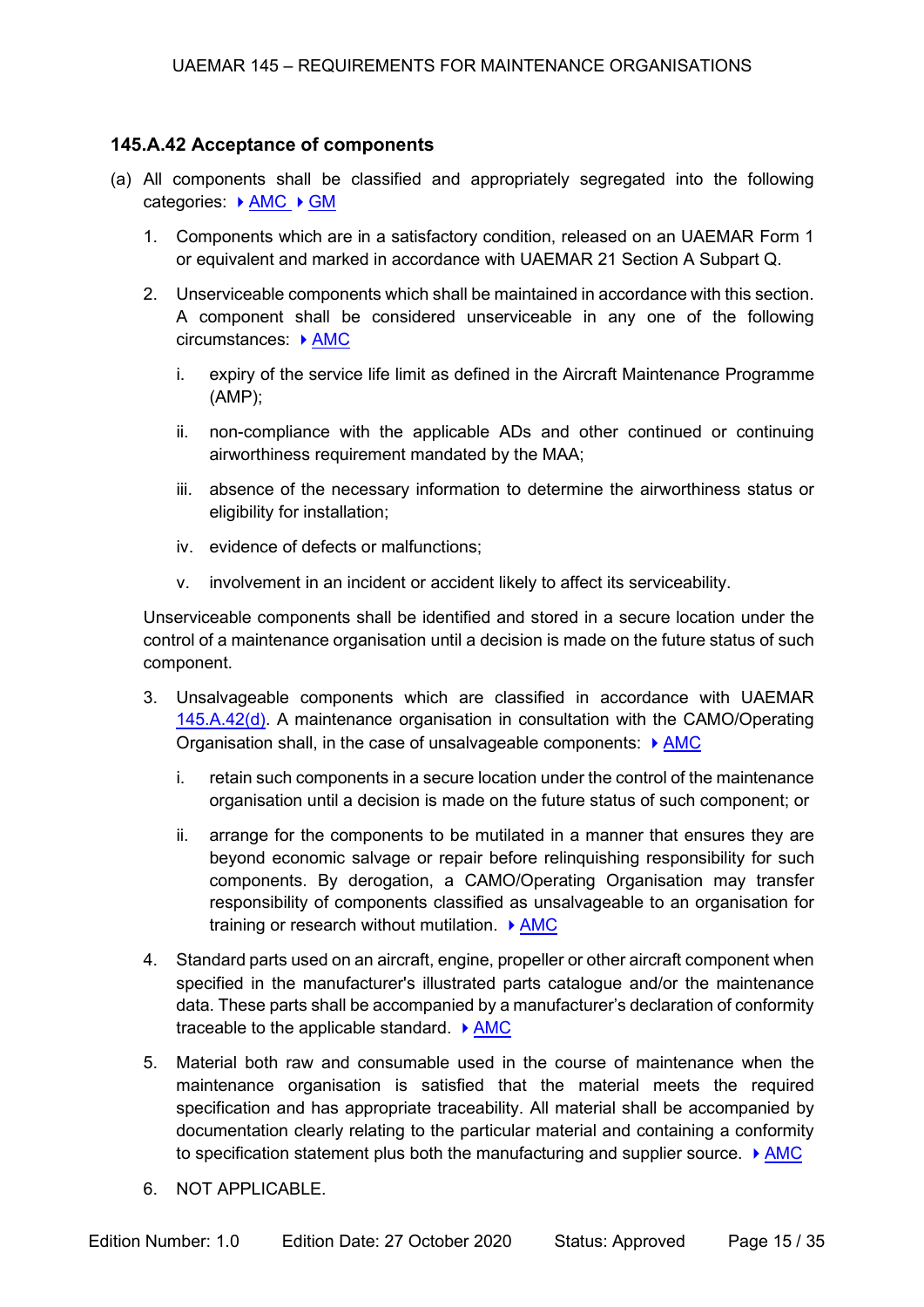- (b) Prior to installation of a component, the maintenance organisation shall ensure that the particular component is eligible to be fitted when different modification and/or AD standards may be applicable.  $\triangleright$  AMC
- (c) The maintenance organisation may fabricate a restricted range of parts to be used in the course of undergoing work within its own facilities, or other facilities if this is approved by the MAA, provided procedures are identified in the MOE.  $\triangleright$  AMC
- (d) Components which have reached their certified life limit or contain a non-repairable defect shall be classified as unsalvageable and shall not be permitted to re-enter the component supply system unless certified life limits have been extended or a repair solution has been approved according to UAEMAR 21.  $\rightarrow$  AMC  $\rightarrow$  GM
- (e) NOT APPLICABLE.

#### <span id="page-15-0"></span>**145.A.45 Maintenance data**

(a) The maintenance organisation shall have access to and use applicable current maintenance data in the performance of maintenance, including modifications and repairs. 'Applicable' means relevant to any aircraft, component or process specified in the Maintenance Organisation Approval Schedule and in any associated capability list.

In the case of maintenance data provided by a CAMO/Operating Organisation, the maintenance organisation shall have access to such data when the work is in progress, with the exception of the need to comply with UAEMAR 145.A.55(c).

- (b) For the purposes of UAEMAR 145, applicable maintenance data shall be any of the following: ▶ AMC
	- 1. Any applicable requirement, procedure, operational directive or information issued by or provided by the MAA;
	- 2. Any applicable AD issued by the MAA.
	- 3. Instructions for Continuing Airworthiness, issued by (Military) Type Certificate (MTC) holders, (Military) Supplementary Type Certificate (MSTC) holders, any other organisation required to publish such data by UAEMAR 21 and in the case of aircraft or components from third countries the airworthiness data mandated by the Authority responsible for the oversight of the aircraft or component and accepted by the MAA;
	- 4. Any applicable standard, such as but not limited to, maintenance standard practices recognised by the MAA as a good standard for maintenance;
	- 5. Any applicable data issued in accordance with paragraph (d).
- (c) The maintenance organisation shall establish procedures to ensure that if found, any inaccurate, incomplete or ambiguous procedure, practice, information or maintenance instruction contained in the maintenance data used by maintenance personnel is recorded and notified to the author of the maintenance data.  $\triangleright$  AMC
- (d) The maintenance organisation may only modify maintenance instructions in accordance with a procedure specified in the MOE. With respect to those changes, the maintenance organisation shall demonstrate that they result in equivalent or improved maintenance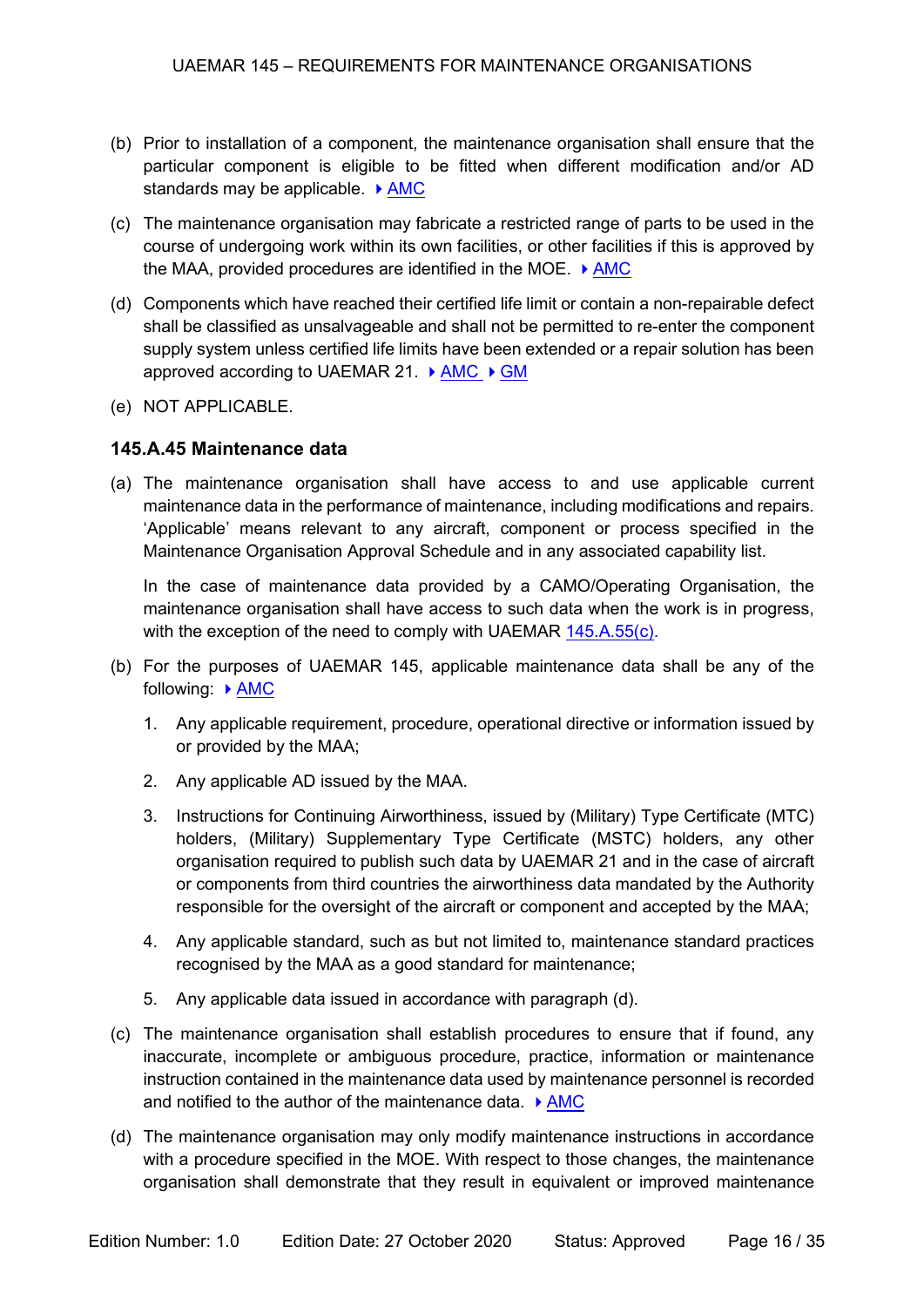standards and shall inform the MTC holder/MSTC holder of such changes. Maintenance instructions for the purposes of this paragraph means instructions on how to carry out the particular maintenance task: they exclude the engineering design of repairs and modifications. AMC

(e) The maintenance organisation shall provide a common work card or worksheet system to be used throughout relevant parts of the maintenance organisation. In addition, the maintenance organisation shall either transcribe accurately the maintenance data contained in paragraphs (b) and (d) onto such work cards or worksheets or make precise reference to the particular maintenance task or tasks contained in such maintenance data. Work cards and worksheets may be computer generated and held on an electronic database subject to both adequate safeguards against unauthorised alteration and a backup electronic database which shall be updated within 24 hours of any entry made to the main electronic database. Complex maintenance tasks shall be transcribed onto the work cards or worksheets and subdivided into clear stages to ensure a record of the accomplishment of the complete maintenance task.

Where the maintenance organisation provides a maintenance service to an Operating Organisation/CAMO who requires their work card or worksheet system to be used then such work card or worksheet system may be used. In this case, the maintenance organisation shall establish a procedure to ensure correct completion of the Operating Organisation's/CAMO's work cards or worksheets.  $\triangleright$  AMC  $\triangleright$  GM

- (f) The maintenance organisation shall ensure that all applicable maintenance data is readily available for use when required by maintenance personnel.  $\triangleright$  AMC
- (g) The maintenance organisation shall establish a procedure to ensure that maintenance data it controls is kept up to date. In the case of maintenance data controlled and provided by the Operating Organisation/CAMO, the maintenance organisation shall be able to show that either it has written confirmation from the Operating Organisation/CAMO that all such maintenance data is up to date or it has work orders specifying the amendment status of the maintenance data to be used or it can show that it is on the Operating Organisation's/CAMO's maintenance data amendment list. ▶ AMC

#### <span id="page-16-0"></span>**145.A.47 Maintenance planning**

- (a) The maintenance organisation shall have a system appropriate to the amount and complexity of work to plan the availability of all necessary personnel, tools, equipment, material, maintenance data and facilities in order to ensure the safe completion of the maintenance work.  $\triangleright$  AMC
- (b) The planning of maintenance tasks, and the organising of shifts, shall take into account human performance limitations.  $\triangleright$  AMC
- <span id="page-16-1"></span>(c) When it is required to hand over the continuation or completion of maintenance tasks for reasons of a shift or personnel changeover, relevant information shall be adequately communicated between outgoing and incoming personnel.  $\triangleright$  AMC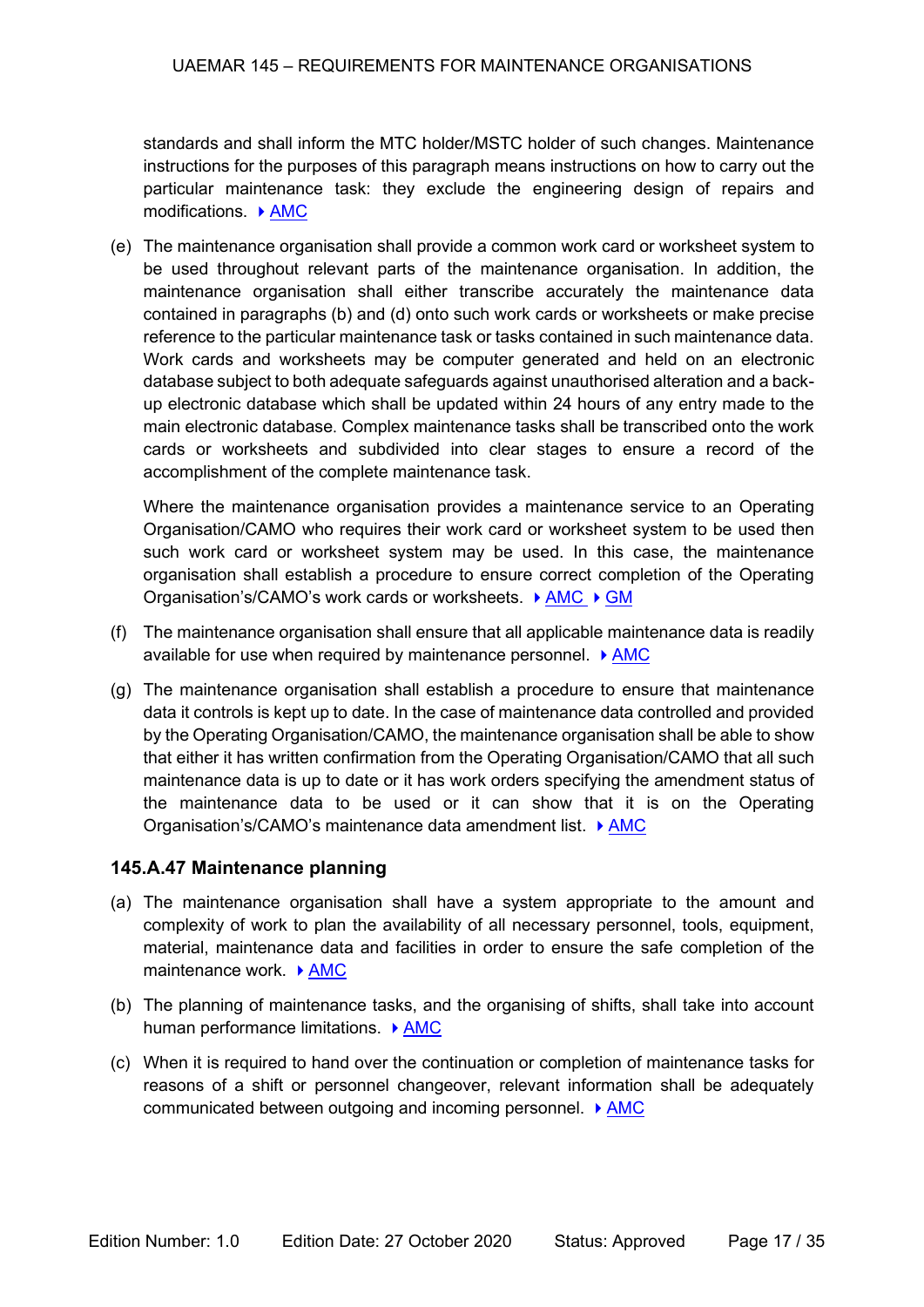#### **145.A.48 Performance of maintenance**

- (a) All maintenance shall be performed by qualified personnel, following the methods, techniques, standards, and instructions specified in the UAEMAR 145.A.45 maintenance data.
- (b) An independent inspection shall be carried out after any flight safety sensitive maintenance task unless otherwise specified in this UAEMAR or agreed by the MAA. AMC
- (c) Only the authorised certifying staff according to UAEMAR 145.A.35 and in consultation with the CAMO as necessary, can decide, using UAEMAR 145.A.45 maintenance data, whether an aircraft defect hazards seriously the flight safety and therefore decide when and which rectification action shall be taken before further flight and which defect rectification can be deferred. However, this does not apply when:  $\triangleright$  AMC
	- 1. the approved Minimum Equipment List as mandated by the MAA is used; or
	- 2. aircraft defects are defined as being acceptable by the MAA.
- (d) After completion of all maintenance, a general verification shall be carried out to ensure the aircraft or component is clear of all tools, equipment, and any other extraneous parts and material, and that all access panels removed have been refitted.

#### <span id="page-17-0"></span>**145.A.50 Certification of maintenance**

- (a) A CRS for aircraft and a CRS for components shall be issued by appropriately authorised certifying staff on behalf of the AMO when it has been verified that all maintenance ordered/tasked has been properly carried out in accordance with the procedures specified in UAEMAR 145.A.70, taking into account the availability and use of the maintenance data specified in UAEMAR 145.A.45 and that there are no non-compliances which are known to endanger flight safety.  $\triangleright$  AMC
- (b) A CRS for aircraft shall be issued before flight at the completion of any maintenance. AMC
- (c) New defects or incomplete maintenance work orders identified during the above maintenance shall be brought to the attention of the Operating Organisation/CAMO for the specific purpose of obtaining agreement to rectify such defects or completing the missing elements of the maintenance work order. In the case where the Operating Organisation/CAMO declines to have such maintenance carried out under this paragraph, paragraph (e) is applicable.
- (d) A CRS for components shall be issued at the completion of any maintenance on a component whilst off the aircraft. The authorised release certificate or airworthiness approval tag identified as UAEMAR Form 1 constitutes the component CRS. When an AMO maintains a component for its own use, an UAEMAR Form 1 may not be necessary depending upon the AMO's internal release procedures defined in the MOE.  $\rightarrow$  AMC1  $\rightarrow$  AMC 2
- (e) By derogation to paragraph (a), when the AMO is unable to complete all maintenance ordered/tasked, it may issue a CRS within the approved aircraft limitations. The AMO shall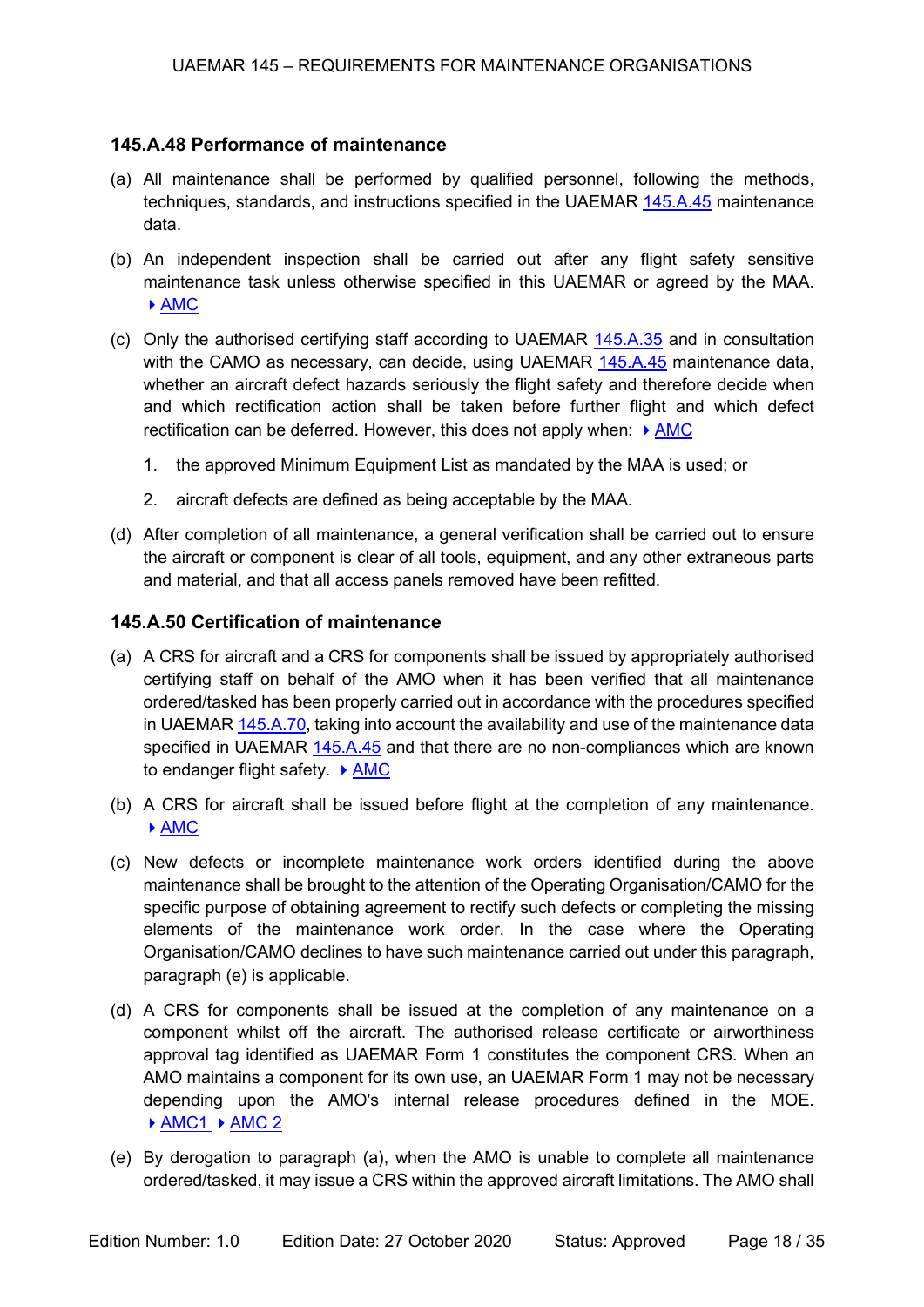enter such fact in the aircraft CRS before the issue of such certificate. Details of any deferred maintenance are to be entered in the aircraft technical log by appropriately approved certifying staff.  $\triangleright$  AMC

(f) By derogation to paragraphs (a) and UAEMAR 145.A.42, when an aircraft is grounded at a location other than the Main Operation Base (MOB) due to the non-availability of a component with an appropriate release certificate, it is permissible to temporarily fit a component with another release certificate, subject to CAMO approval, which is in compliance with all the applicable technical and operational requirements. The fitment of such components shall be noted in the aircraft documentation, with a provision for the component to be removed at a time specified by the CAMO, unless an appropriate release certificate has been obtained in the meantime under paragraph (a) and UAEMAR 145.A.42. AMC

#### <span id="page-18-0"></span>**145.A.55 Maintenance records**

- (a) The maintenance organisation shall record all details of maintenance work carried out. As a minimum, the AMO shall retain records necessary to prove that all requirements have been met for issuance of the CRS, including all release documents.  $\triangleright$  GM
- (b) The AMO shall provide a copy of each CRS to the CAMO, together with a copy of any specific repair/modification data used for repairs/modifications carried out.
- <span id="page-18-1"></span>(c) The AMO shall retain a copy of all detailed maintenance records and any associated maintenance data for three years from the date the aircraft or component to which the work relates was released from the AMO.  $\rightarrow$  AMC
	- 1. Records under this paragraph shall be stored in a manner that ensures protection from damage, alteration and theft. The records shall remain readable and accessible for the duration of the storage period.
	- 2. Computer backup discs, tapes etc. shall be stored in a different location from that containing the working discs, tapes etc., in an environment that ensures they remain in good condition.
	- 3. Where an AMO terminates its operation, all retained maintenance records covering the last three years shall be distributed to the CAMO responsible for the respective aircraft or component or shall be stored as specified by the MAA.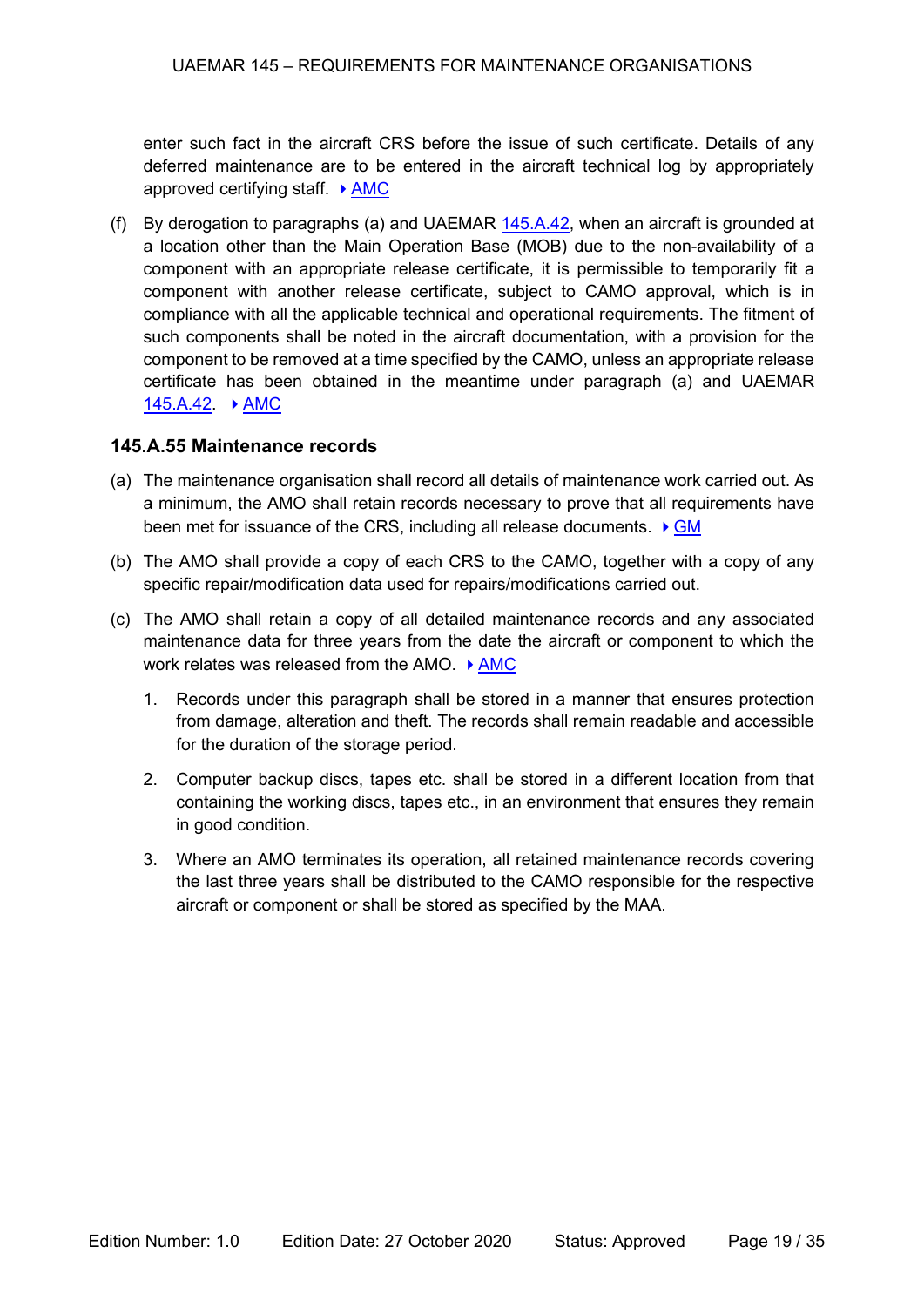#### **145.A.60 Occurrence reporting**

- (a) The maintenance organisation shall report to the MAA and all further addressees as required by national regulations any condition of the aircraft or component identified by the maintenance organisation that has resulted or may result in an unsafe condition that hazards seriously the flight safety.  $\triangleright$  AMC  $\triangleright$  GM
- (b) The maintenance organisation shall establish an internal occurrence reporting system as detailed in the MOE to enable the collection and evaluation of such reports, including the assessment and extraction of those occurrences to be reported under paragraph (a). This procedure shall identify adverse trends, corrective actions taken or to be taken by the maintenance organisation to address deficiencies and include evaluation of all known relevant information relating to such occurrences and a method to circulate the information as necessary.  $\triangleright$  AMC
- (c) The maintenance organisation shall make such reports in a form and manner established by the MAA, and ensure that they contain all pertinent information about the condition and evaluation results known to the maintenance organisation.  $\triangleright$  GM
- (d) The maintenance organisation shall report to the CAMO/Operating Organisation any such condition affecting the aircraft or component.
- (e) The maintenance organisation shall produce and submit such reports within predefined MAA timeframes, but in any case within 72 hours of the maintenance organisation identifying the condition to which the report relates.

#### <span id="page-19-0"></span>**145.A.65 Safety and quality policy, maintenance procedures and quality system**

- (a) The maintenance organisation shall establish a safety and quality policy for the maintenance organisation to be included in the MOE under UAEMAR  $145.A.70.$  AMC
- (b) The maintenance organisation shall establish procedures agreed by the UA EMAA taking into account human factors and human performance to ensure good maintenance practices and compliance with UAEMAR 145 which shall include a clear work order or contract such that aircraft and components may be released to service in accordance with UAEMAR 145.A.50 ▶ AMC
	- 1. The maintenance procedures under this paragraph apply to UAEMAR 145.A.25 to UAEMAR 145.A.95.
	- 2. The maintenance procedures established or to be established by the maintenance organisation under this paragraph shall cover all aspects of carrying out the maintenance activity, including the provision and control of specialised services and lay down the standards to which the maintenance organisation intends to work. ▶ AMC
	- 3. With regard to aircraft line and base maintenance, the maintenance organisation shall establish procedures to minimise the risk of multiple errors and capture errors on critical systems, and to ensure that no person is required to carry out and inspect in relation to a maintenance task involving some element of disassembly/reassembly of several components of the same type fitted to more than one system on the same aircraft during a particular maintenance check. However, when only one person is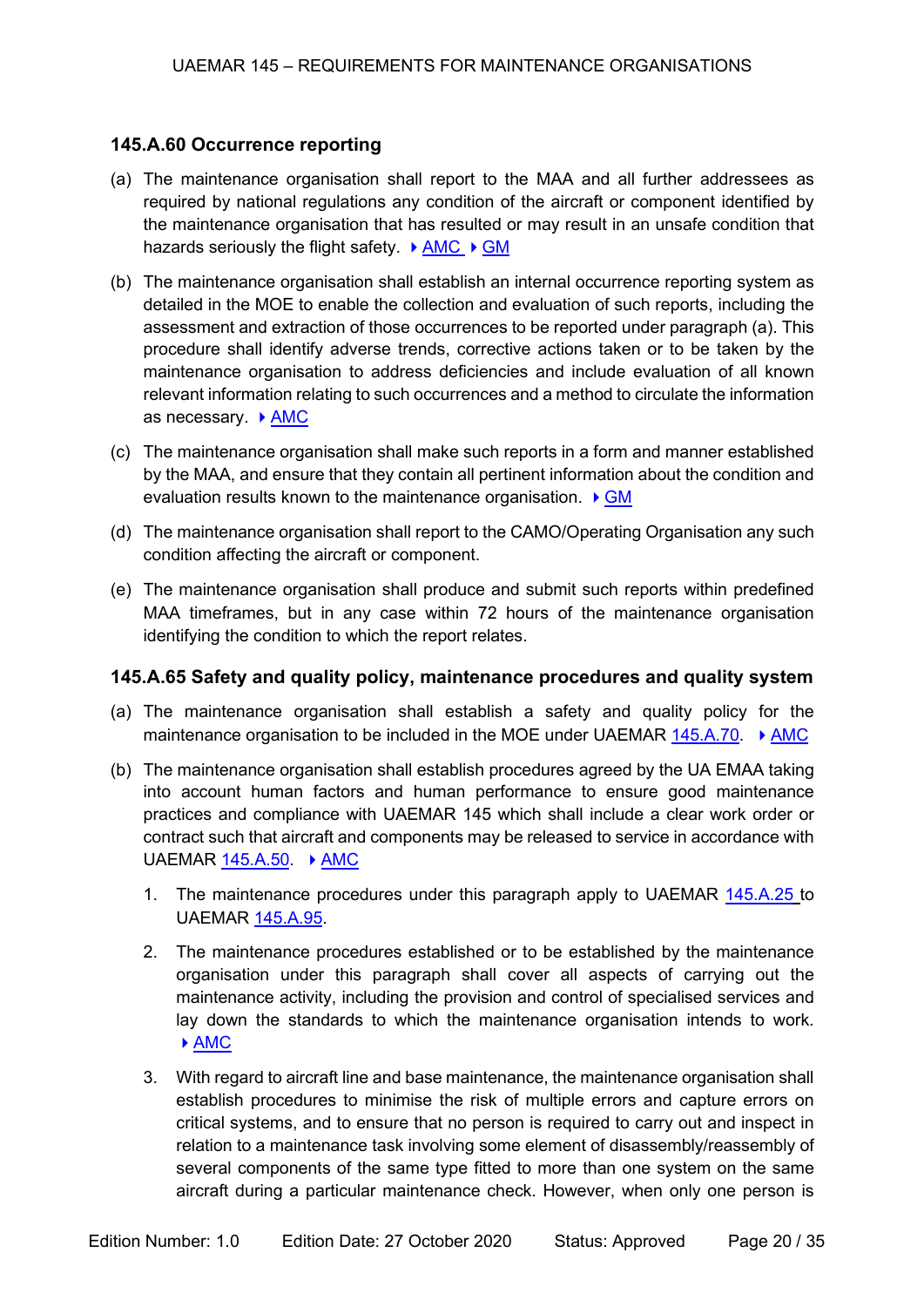available to carry out these tasks then the maintenance organisation's work card or worksheet shall include an additional stage for re-inspection of the work by this person after completion of all the same tasks.  $\rightarrow$  AMC  $\rightarrow$  GM

- 4. Maintenance procedures shall be established to ensure that damage is assessed and modifications and repairs are carried out using data specified in UAEMAR M.A.304.
- (c) The maintenance organisation shall establish a quality system that includes the following:
	- 1. Independent audits in order to monitor compliance with required aircraft/aircraft component standards and adequacy of the procedures to ensure that such procedures invoke good maintenance practices and airworthy aircraft/aircraft components; and  $\rightarrow$  AMC  $\rightarrow$  GM
	- 2. A quality feedback reporting system to the person or group of persons specified in UAEMAR 145.A.30(b) and ultimately to the Accountable Manager that ensures proper and timely corrective action is taken in response to reports resulting from the independent audits established to meet paragraph  $(1)$ . AMC
- (d) The maintenance organisation shall ensure that its personnel have access to quality system documentation and are knowledgeable of procedures relevant to their function.
- (e) Where an organisation has several UAEMAR approvals, the quality systems may be combined.

#### <span id="page-20-0"></span>**145.A.70 Maintenance Organisation Exposition (MOE)**

- (a) 'Maintenance Organisation Exposition' means the document or documents that contain the material specifying the scope of work deemed to constitute approval and showing how the maintenance organisation intends to comply with UAEMAR 145. The maintenance organisation shall provide the MAA with a MOE containing the following information:  $\triangleright$  AMC  $\triangleright$  GM
	- 1. A statement signed by the Accountable Manager confirming that the MOE and any referenced associated manuals define the maintenance organisation's compliance with UAEMAR 145 and shall be complied with at all times. When the Accountable Manager is neither the Chief Executive Officer nor senior military commander of the maintenance organisation then one of the latter shall countersign the statement; and
	- 2. The maintenance organisation's safety and quality policy as specified by UAEMAR 145.A.65; and
	- 3. The title(s) and name(s) of the persons nominated under UAEMAR 145.A.30(b); and
	- 4. The duties and responsibilities of the persons nominated under UAEMAR 145.A.30(b), including matters on which they may deal directly with the MAA on behalf of the maintenance organisation; and
	- 5. An organisation chart showing associated chains of responsibility between the persons nominated under UAEMAR 145.A.30(b); and
	- 6. A list of certifying staff and support staff; and
	- 7. A general description of manpower resources; and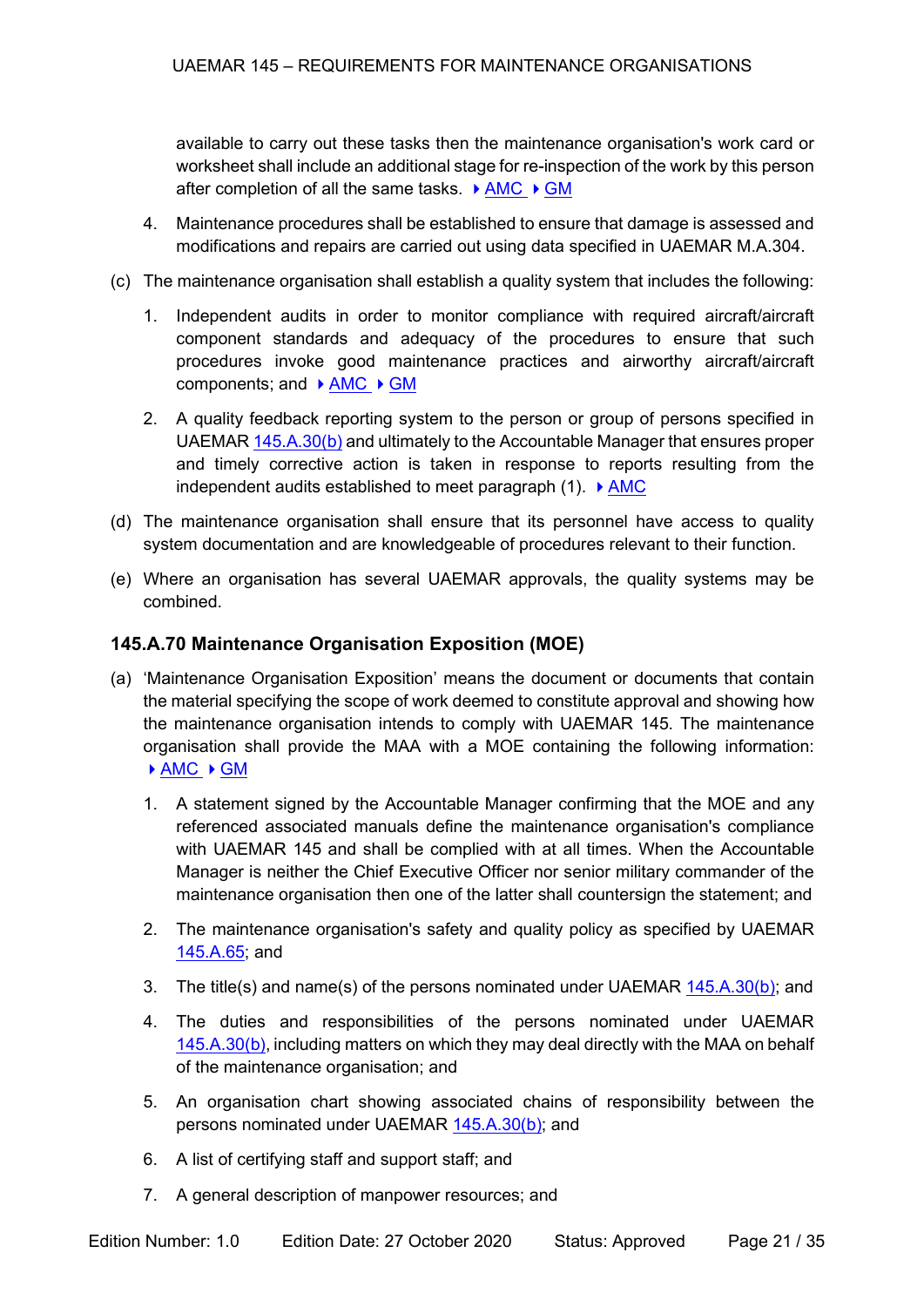- 8. A general description of the facilities located at each address specified in the maintenance organisation's approval certificate; and
- 9. A specification of the maintenance organisation's scope of work relevant to the extent of approval; and
- 10. The notification procedure of UAEMAR 145.A.85 for organisation changes; and
- 11. The MOE amendment procedure; and
- 12. The procedures and quality system established by the maintenance organisation under UAEMAR 145.A.25 to UAEMAR 145.A.90; and
- 13. A list of Operating Organisations and CAMOs to which the maintenance organisation provides an aircraft maintenance service; and
- 14. A list of contracted/tasked organisations, where applicable, as specified in UAEMAR 145.A.75(b); and
- 15. A list of line stations, where applicable, as specified in UAEMAR 145.A.75(d); and
- 16. A list of contracted/tasked organisations operating under their own UAEMAR approval, where applicable.
- (b) The MOE shall be amended as necessary to remain an up-to-date description of the maintenance organisation. The MOE and any subsequent amendment shall be approved by MAA.
- (c) Notwithstanding paragraph (b), minor amendments to the MOE may be approved through an MOE procedure (hereinafter called indirect approval).
- (d) Where a maintenance organisation has an extant EASA Part 145 approval, those parts of the organisation's EASA Part 145 exposition that are equally applicable to satisfy the UAEMAR 145 requirements shall generally be accepted by the MAA as equivalent in respect of the UAEMAR 145 MOE. In this case it is permissible that only those requirements that are military specific need be addressed in the UAEMAR 145 MOE; those requirements covered by read-across of the sections of the EASA exposition shall be identified and the EASA exposition clause reference quoted.
- <span id="page-21-0"></span>(e) Paragraph moved to UAEMAR 145.A.65(d).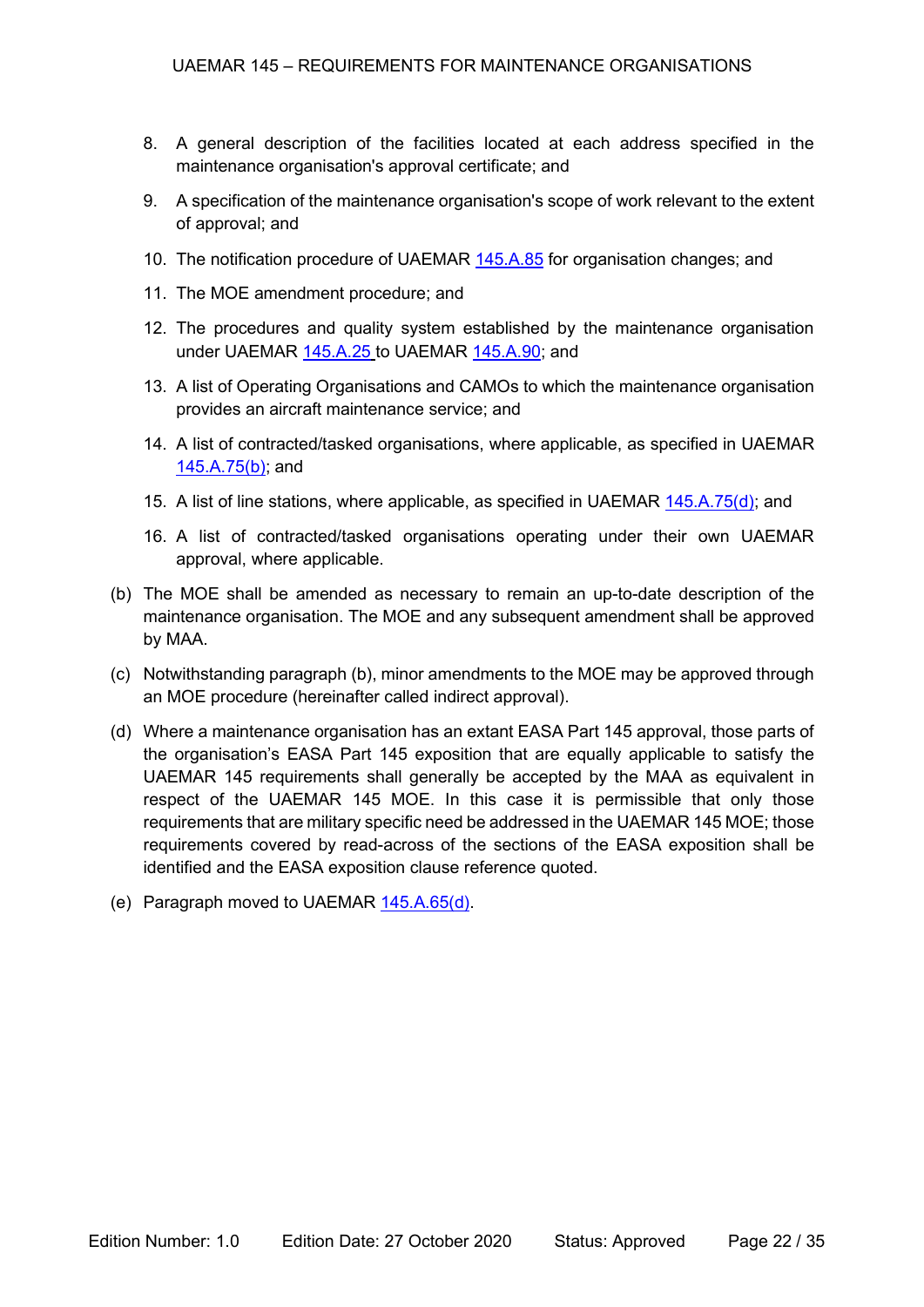#### **145.A.75 Privileges of the AMO**

In accordance with the MOE, the AMO shall be entitled to carry out the following tasks:

- (a) Maintain any aircraft and/or component listed on its approval certificate at the locations identified in the approval certificate and in the MOE;
- (b) Arrange for the maintenance of any aircraft or component, listed on its approval certificate, to be carried out by another maintenance organisation that is working under the quality system of the AMO. This refers to work being carried out by a maintenance organisation not itself appropriately approved to carry out such maintenance under this UAEMAR and is limited to the work scope permitted under UAEMAR 145.A.65(b) procedures. This work scope shall not include a base maintenance check of an aircraft or a complete workshop maintenance check or overhaul of an engine or engine module. The AMO that contracts/tasks such work retains responsibility for all these maintenance activities irrespective of who is undertaking them. All such maintenance organisations shall be listed in the MOE:  $\triangleright$  AMC
- (c) Maintain any aircraft or any component listed on its approval certificate at any location subject to the need for such maintenance arising either from the unserviceability of the aircraft or from the necessity of supporting occasional line maintenance, subject to the conditions specified in the MOE;
- (d) Maintain any aircraft and/or component listed on its approval certificate at a location identified as a line maintenance location capable of supporting minor maintenance and only if the MOE both permits such activity and lists such locations;
- (e) Issue CRSs in respect of completion of maintenance in accordance with UAEMAR 145.A.50.

#### <span id="page-22-0"></span>**145.A.80 Limitations on the AMO**

The AMO shall only maintain an aircraft or component for which it is approved when all the necessary facilities, equipment, tooling, material, maintenance data and certifying staff are available.

#### <span id="page-22-1"></span>**145.A.85 Changes to the AMO**

The AMO shall notify the MAA of any proposal to carry out any of the following changes before such changes take place to enable the MAA to determine continued compliance with UAEMAR 145 and to amend, if necessary, the approval certificate, except that in the case of proposed changes in personnel not known to the management beforehand, these changes shall be notified at the earliest opportunity.  $\triangleright$  AMC

- 1. The name of the AMO;
- 2. The main location of the AMO;
- 3. Additional locations of the AMO;
- 4. The Accountable Manager and all appointed deputies;
- 5. Any of the persons nominated under UAEMAR 145.A.30(b) and their appointed deputies;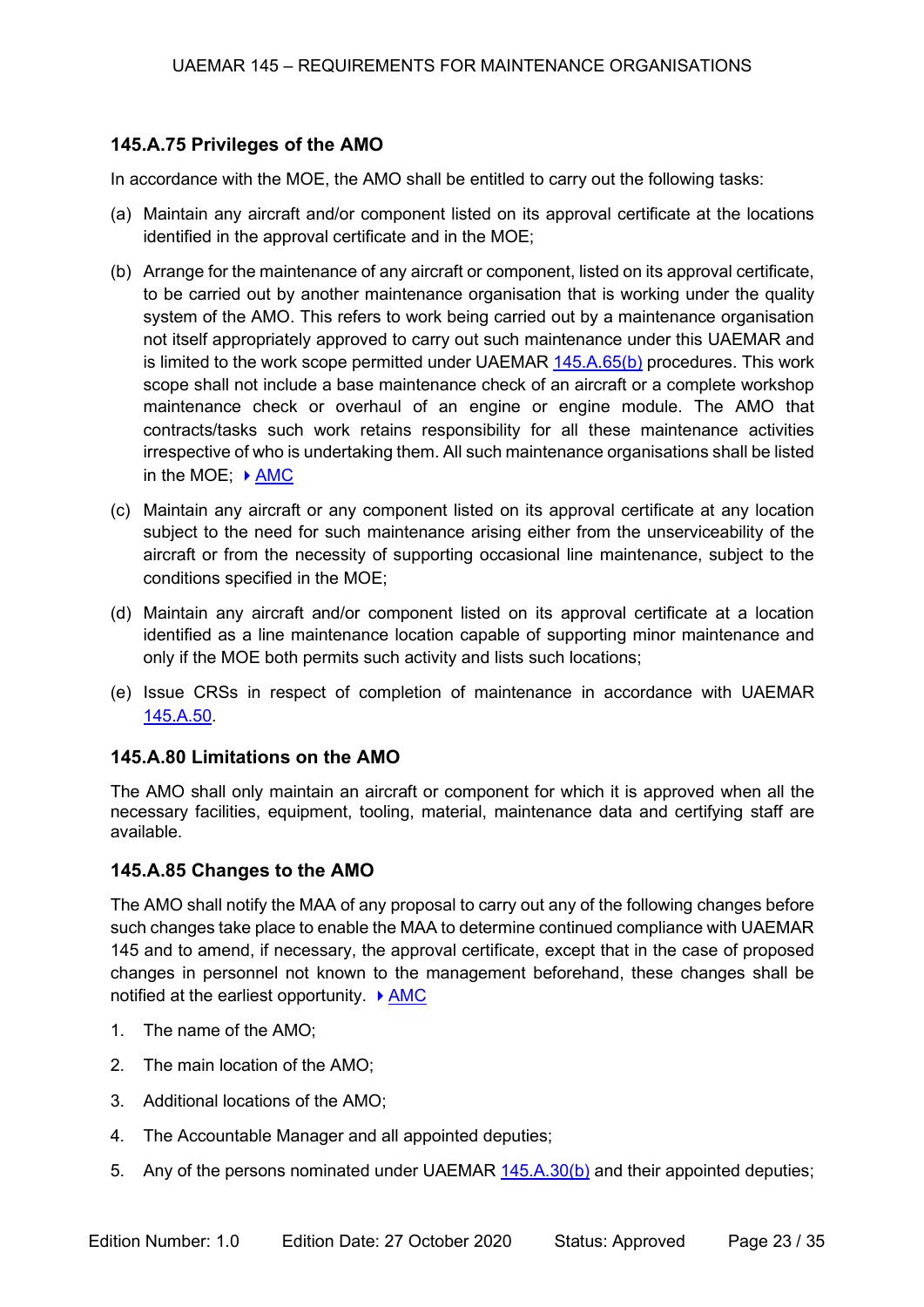- 6. The facilities, equipment, tools, material, procedures, work scope or certifying staff that could affect the approval;
- <span id="page-23-0"></span>7. The ownership of the AMO or its parent company.

#### **145.A.90 Continued validity of approval**

- (a) An approval shall be issued for an unlimited duration. It shall remain valid subject to:
	- 1. The AMO remaining in compliance this UAEMAR, in accordance with the provisions related to the handling of findings in accordance with UAEMAR 145.B.50; and
	- 2. The MAA being granted access to the AMO to determine continued compliance with this UAEMAR; and
	- 3. The certificate not being surrendered or revoked.
- (b) Upon surrender or revocation, the approval shall be returned to the MAA.

#### <span id="page-23-1"></span>**145.A.95 AMO Findings by the MAA**

- (a) After receipt of notification of findings according to UAEMAR 145.B.50, the AMO shall:
	- 1. Identify the root cause of the non-compliance; and
	- 2. Define a corrective action plan; and
	- 3. Demonstrate corrective action implementation to the satisfaction of the MAA within a period required by the MAA.
- (b) A level 1 finding is any significant non-compliance with UAEMAR 145 requirements which lowers the safety standard and hazards seriously the flight safety. Depending upon the extent of the level 1 finding, it leads to an immediate full or partial revocation, limitation or suspension of the approval by the MAA until successful corrective action has been taken by the AMO.
- (c) A level 2 finding is any non-compliance with the UAEMAR 145 requirements which could lower the safety standard and possibly hazards the flight safety.
- (d) An AMO's non-compliance with the actions identified in UAEMAR  $145.A.95(a)$  leads to a full or partial suspension of the approval by the MAA.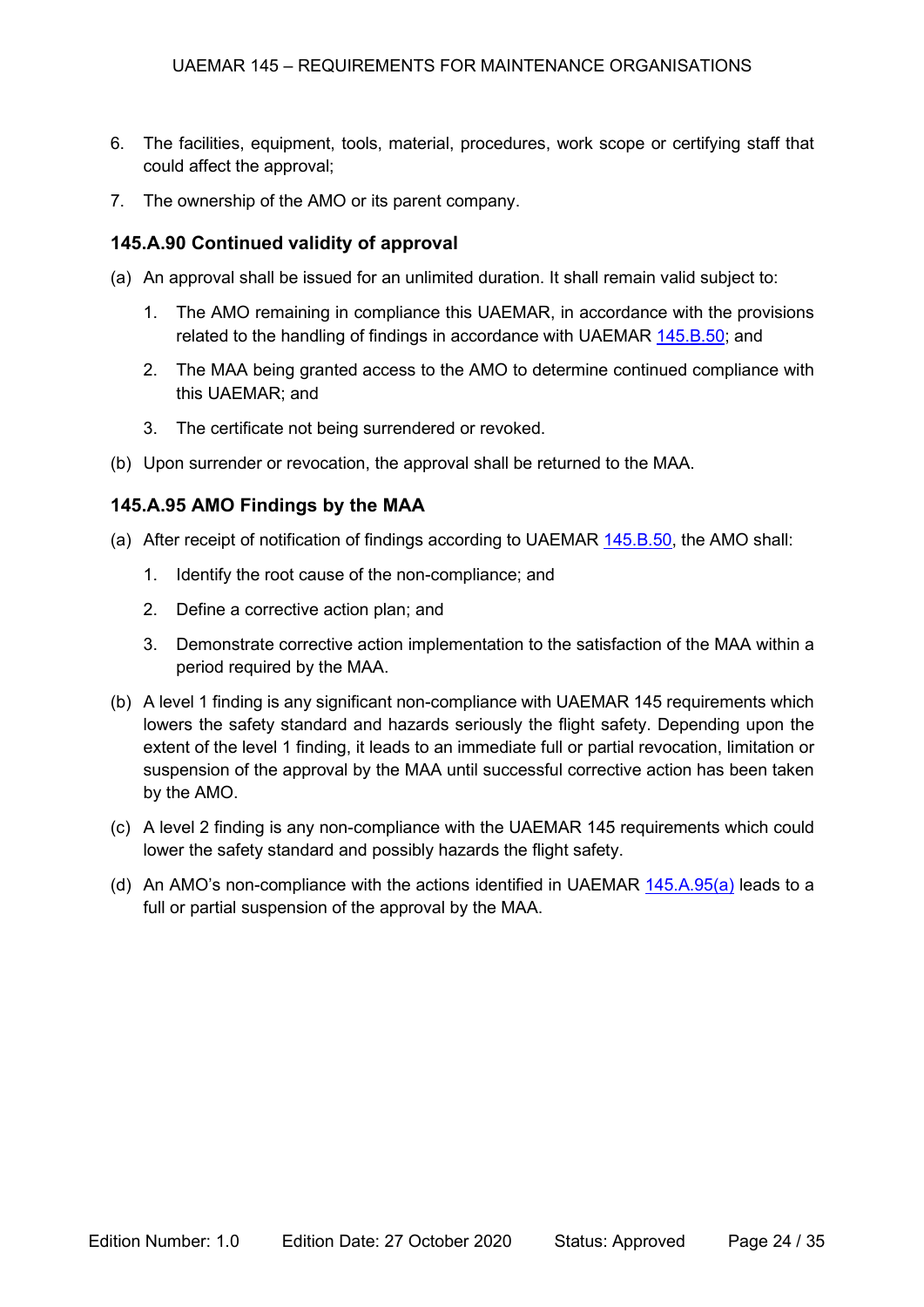## <span id="page-24-0"></span>**SECTION B – PROCEDURES FOR NATIONAL MILITARY AIRWORTHINESS AUTHORITIES**

#### <span id="page-24-1"></span>**145.B.01 Scope**

This section establishes the administrative procedures which the MAA shall follow when exercising its tasks and responsibilities regarding issuance, continuation, change, suspension or revocation of maintenance organisation approvals in accordance with the requirements of UAEMAR 145.

#### <span id="page-24-2"></span>**145.B.10 National Military Airworthiness Authority**

(a) General

The UAE MAA is the designated NMAA with allocated responsibilities for the issuance, continuation, change, suspension or revocation of a maintenance organisation approval. This NMAA shall establish documented procedures and an organisational structure. AMC

(b) Resources

The number of staff shall be appropriate to carry out the requirements as detailed in this section.

(c) Qualification and training

All staff involved in UAEMAR 145 approvals shall:  $\triangleright$  AMC

- 1. Be appropriately qualified and have all necessary knowledge, experience and training to perform their allocated tasks.
- 2. Have received initial training/continuation training on UAEMAR 145 where relevant, including its intended meaning and standard.
- (d) Procedures

The MAA shall establish procedures detailing how compliance with this Section B is accomplished.

The procedures shall be reviewed and amended to ensure continued compliance.  $\triangleright$  AMC

#### <span id="page-24-3"></span>**145.B.15 Maintenance Organisations located in several recognised States**

NOT APPLICABLE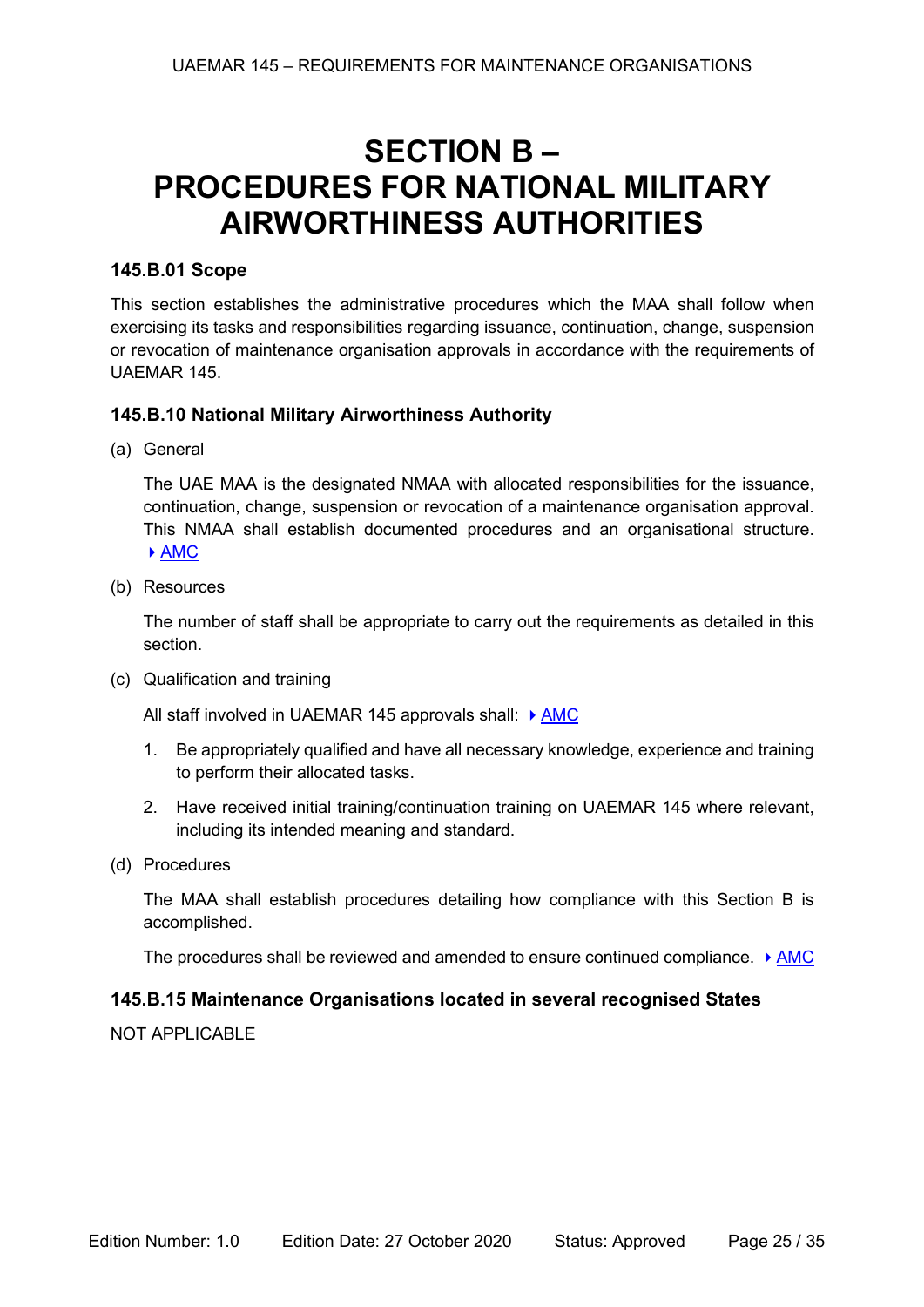#### <span id="page-25-0"></span>**145.B.20 Initial approval**

- (a) Provided the requirements of UAEMAR  $145.A.30(a)$  and (b) are complied with, the MAA shall formally indicate its acceptance of the personnel, specified in UAEMAR 145.A.30(a) and  $(b)$ , to the applicant in writing.  $\triangleright$  AMC
- (b) The MAA shall establish that the procedures specified in the MOE comply with UAEMAR 145 and verify that the Accountable Manager signs the commitment statement.  $\triangleright$  AMC
- (c) The MAA shall verify that the maintenance organisation is in compliance with the requirements of UAEMAR 145. ▶ AMC
- (d) A meeting between the MAA and the Accountable Manager shall be convened at least once during the investigation for approval to ensure that he/she fully understands the significance of the approval and the reason for signing the MOE commitment statement to compliance with the procedures specified in the MOE.
- (e) All findings must be confirmed in writing to the maintenance organisation.  $\triangleright$  AMC
- (f) The MAA shall record all findings, closure actions (actions required to close a finding) and recommendations. ▶ AMC
- (g) For initial approval, all findings shall be corrected by the maintenance organisation and accepted by the MAA before the approval can be issued.
- (h) The MAA shall also verify the validity of all MAMLs held by maintenance organisation personnel specified in UAEMAR 145.A.30 and UAEMAR 145.A.35.

#### <span id="page-25-1"></span>**145.B.25 Issue of approval**

- (a) The MAA shall formally approve the MOE and issue to the applicant an UAEMAR Form 3 approval certificate, which includes the approval ratings (specified in Appendix II). The MAA shall only issue a certificate when the maintenance organisation is in compliance with UAEMAR 145. AMC
- (b) The MAA shall indicate the conditions of the approval on the UAEMAR Form 3 approval certificate. ▶ AMC
- (c) The reference number shall be included on the UAEMAR Form 3 approval certificate. AMC

#### <span id="page-25-2"></span>**145.B.30 Continuing oversight**

The continuation of an approval shall be monitored in accordance with the applicable 'initial approval' process under UAEMAR 145.B.20. In addition:

- (a) The MAA shall keep and update a program listing the AMOs under its supervision, the dates when audit visits are due and when such visits were carried out.  $\triangleright$  AMC
- (b) Each AMO shall be reviewed for compliance with UAEMAR 145 at periods not exceeding 24 months. ▶ AMC
- (c) A meeting with the Accountable Manager shall be convened at least once every 24 months to ensure he/she remains informed of significant issues arising during audits.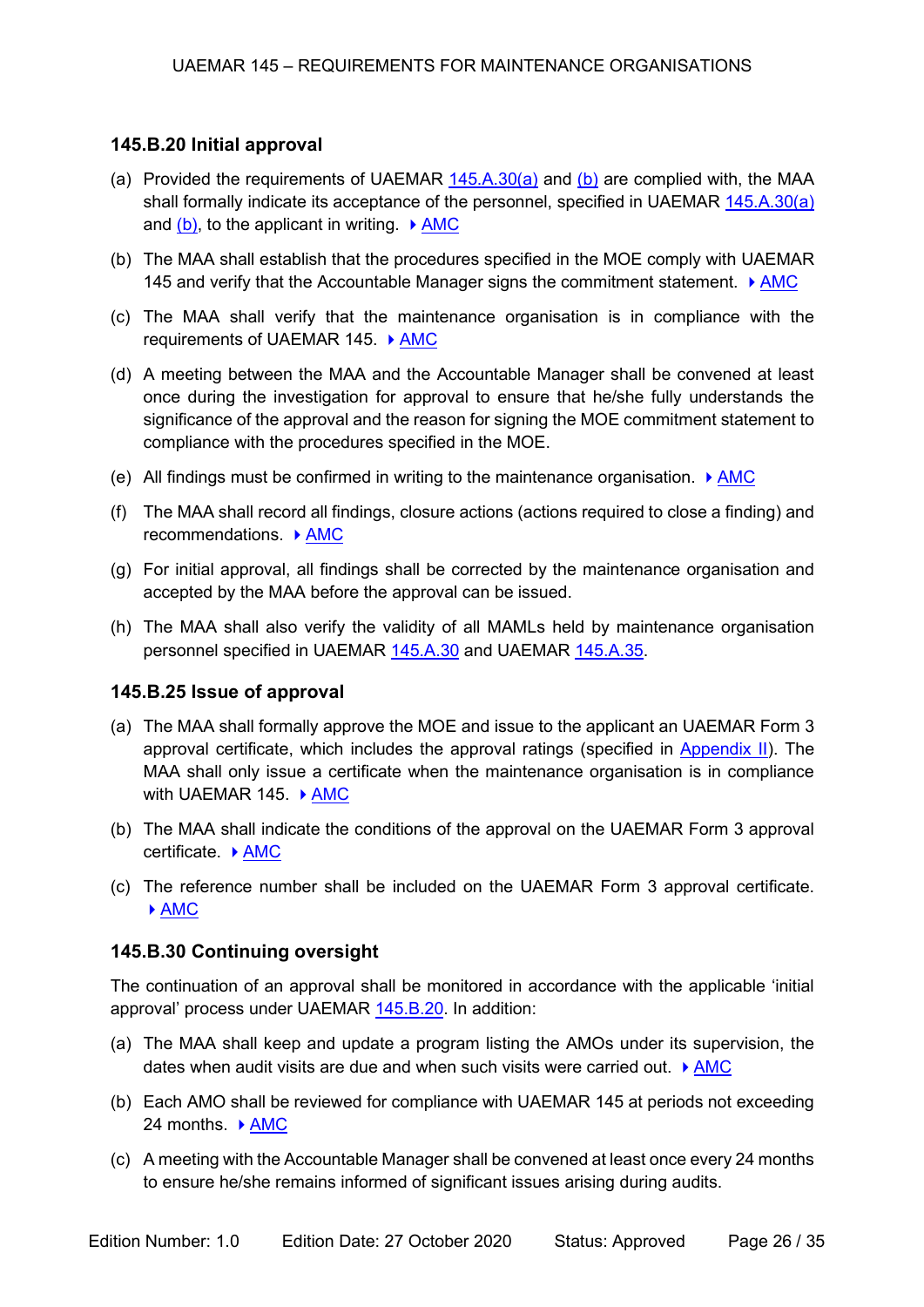- (d) All findings shall be confirmed officially to the AMO.
- (e) The MAA shall record all findings, their level and corrective actions taken (date due, date closed and the reference) and recommendations.

#### <span id="page-26-0"></span>**145.B.35 Changes**

#### ▶ AMC

- (a) The MAA shall receive notification from the AMO of any proposed change as listed in UAEMAR 145.A.85. The MAA shall follow the applicable elements of the initial process paragraphs for any change to the AMO.  $\triangleright$  AMC
- (b) The MAA may prescribe the conditions under which the AMO may operate during such changes unless it determines that the approval should be suspended due to the nature or the extent of the changes.  $\triangleright$  AMC

#### <span id="page-26-1"></span>**145.B.40 Maintenance Organisation Exposition (MOE) amendments**

For any change to the MOE:  $\rightarrow$  AMC

- (a) In the case of direct approval of the amendments of the MOE, the MAA shall verify that the procedures specified in the MOE are in compliance with UAEMAR 145 before formally notifying the AMO of the approval.
- (b) In the case of indirect approval of amendments of the MOE, the MAA shall ensure that:
	- i. the amendments remain minor; and
	- ii. it has an adequate control over the approval of all MOE amendments to ensure they remain in compliance with UAEMAR 145.

#### <span id="page-26-2"></span>**145.B.45 Revocation, suspension and limitation of approval**

The MAA shall:

- (a) suspend an approval on reasonable grounds in the case of a potential safety threat; or
- (b) suspend, revoke or limit an approval pursuant to UAEMAR 145.B.50.

#### <span id="page-26-3"></span>**145.B.50 Findings**

- (a) When during audits or by other means evidence is found showing non-compliance with the requirements of UAEMAR 145, the MAA shall take the following actions:  $\triangleright$  AMC
	- 1. For level 1 findings, immediate action shall be taken by the MAA to revoke, limit or suspend in whole or in part, depending upon the extent of the level 1 finding, the AMO approval, until successful corrective action has been taken by the AMO.
	- 2. For level 2 findings, the corrective action period granted by the MAA must be appropriate to the nature of the finding but in any case initially must not be more than three months. In certain circumstances and subject to the nature of the finding, the MAA may extend the three month period subject to a satisfactory corrective action plan agreed by the MAA.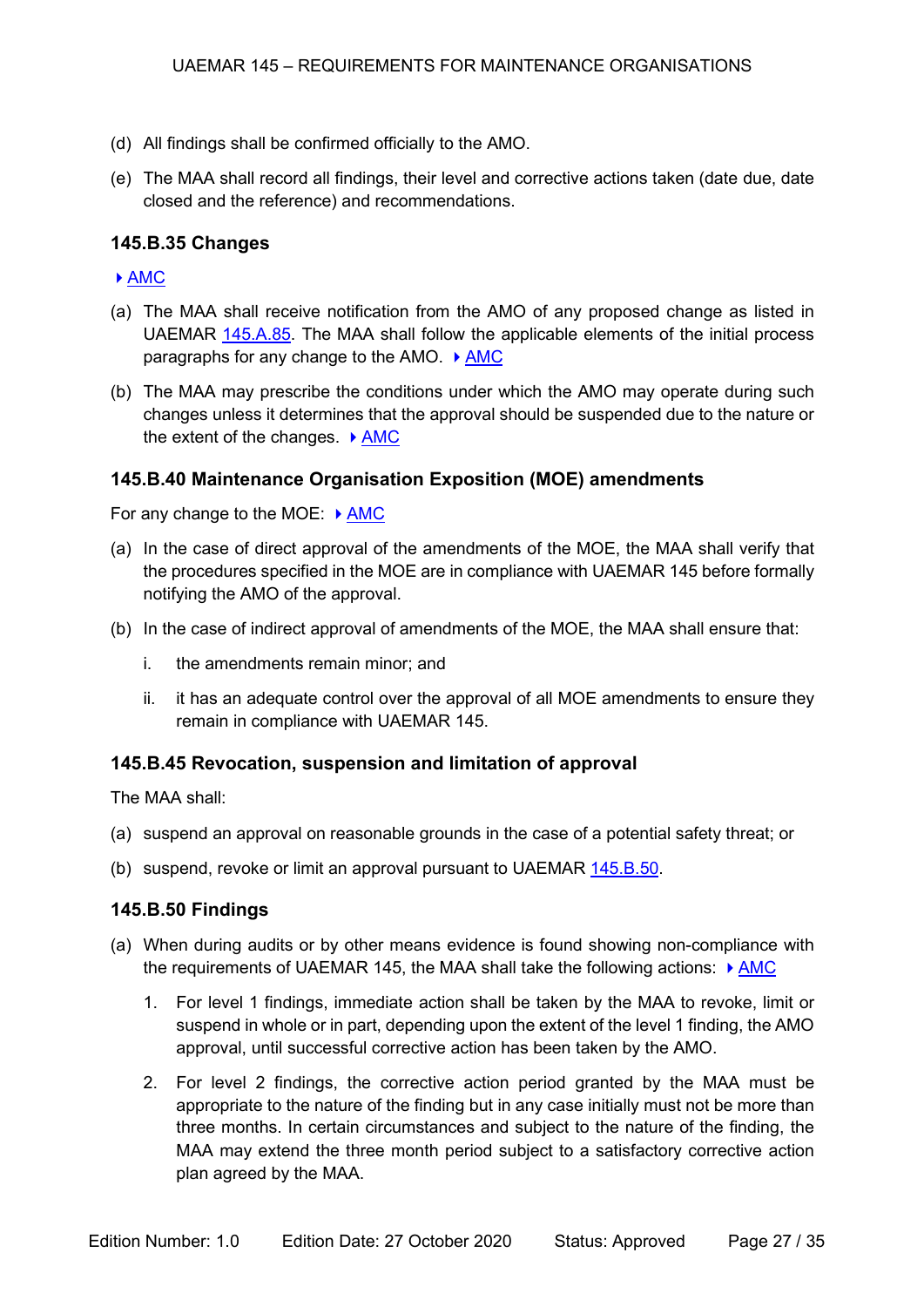- (b) Action shall be taken by the MAA to suspend in whole or in part the approval in case of failure to comply within the timescale granted by the MAA.  $\triangleright$  AMC
- (c) The MAA shall have a system to analyse findings for their safety significance.

#### <span id="page-27-0"></span>**145.B.55 Record-keeping**

#### $\rightarrow$  AMC  $\rightarrow$  GM

- (a) The MAA shall establish a system of record-keeping with minimum retention criteria that allows adequate traceability of the process to issue, continue, change, suspend or revoke each individual maintenance organisation approval.
- (b) The records shall include as a minimum:
	- 1. The application for an maintenance organisation approval, including the continuation thereof; and
	- 2. The MAA continued oversight program including all audit records; and
	- 3. A copy of the AMO approval certificate including any change thereto; and
	- 4. A copy of the audit program listing the dates when audits are due and when audits were carried out; and
	- 5. Copies of all formal correspondence including UAEMAR Form 4; and
	- 6. Details of any exemption and enforcement action(s); and
	- 7. Any other MAA audit report forms; and
	- 8. MOEs
- (c) The minimum retention period for the above records shall be four years.
- (d) Moved to UAEMAR GM 145.B.55*.*
- (e) The records shall be stored in a manner that ensures protection from damage, alteration and theft. The records shall remain readable and accessible for the duration of the storage period.

#### <span id="page-27-1"></span>**145.B.60 Exemptions**

All exemptions granted shall be recorded and retained by the MAA.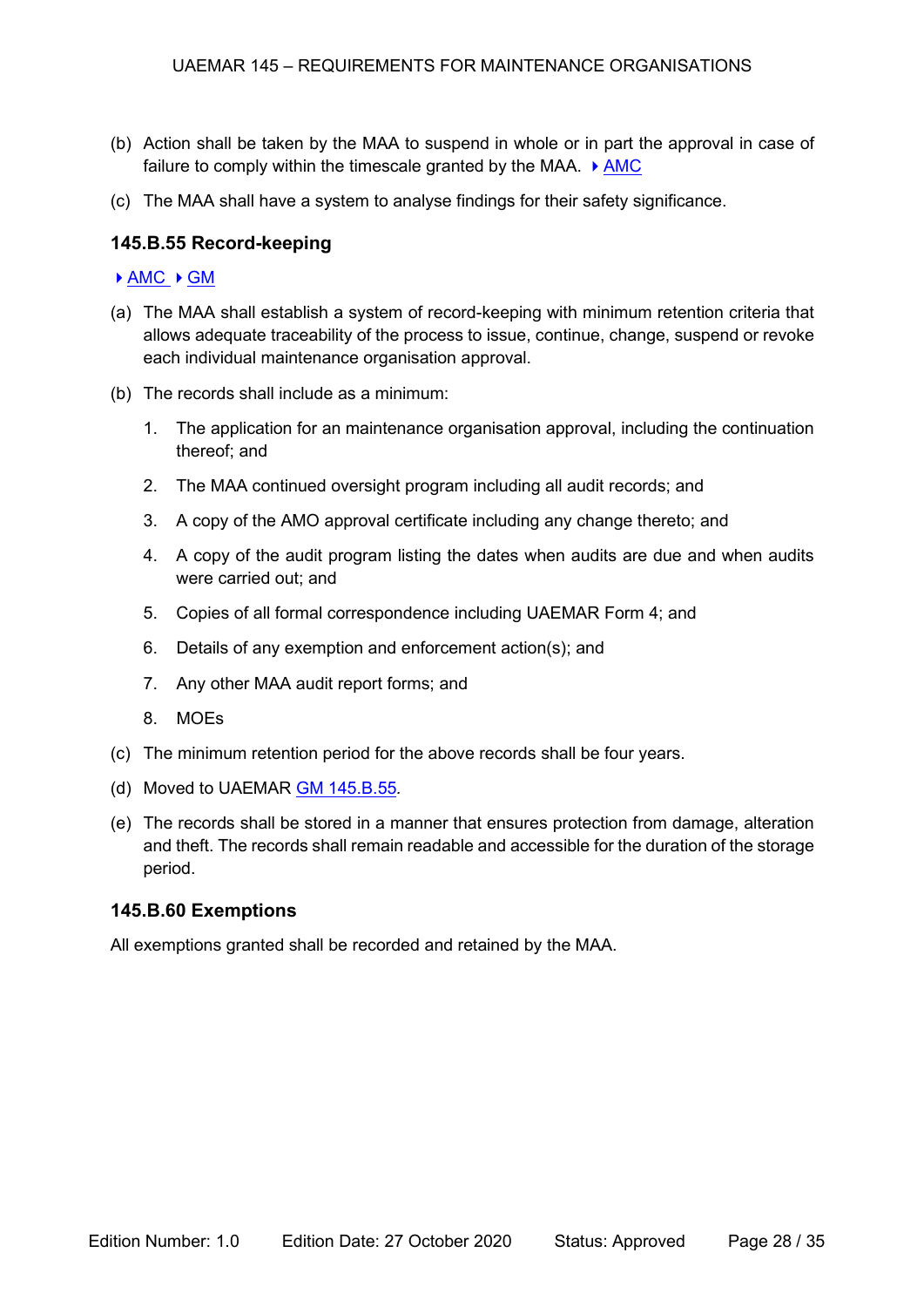### <span id="page-28-0"></span>**APPENDIX I – AUTHORISED RELEASE CERTIFICATE UAEMAR FORM 1**

UAEMAR Form 1 is contained in the UAEMAR Forms document.

 $\blacktriangleright$  AMC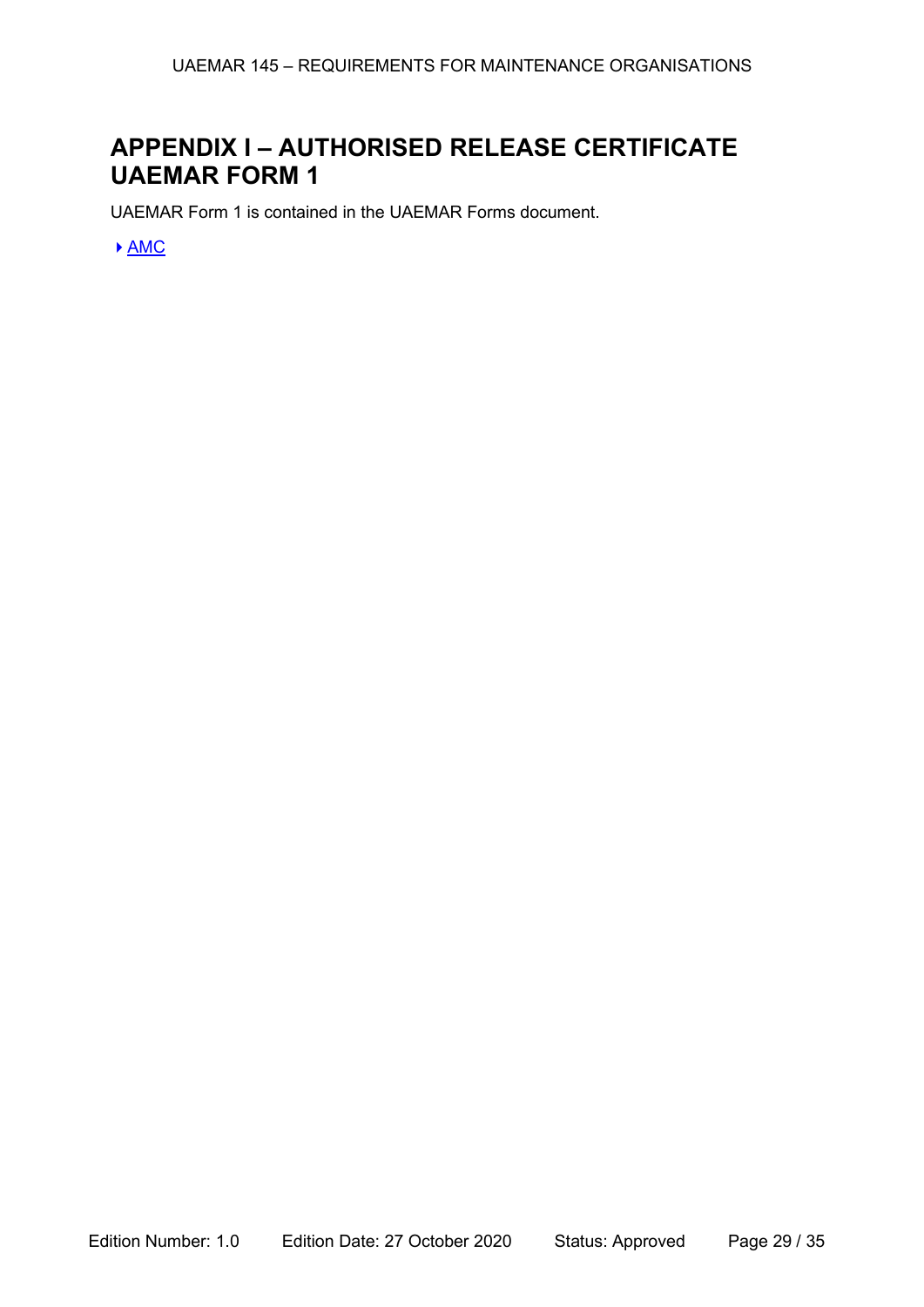### <span id="page-29-0"></span>**APPENDIX II – CLASS AND RATING SYSTEM TO BE USED FOR THE APPROVAL OF MAINTENANCE ORGANISATIONS**

- 1. Table 1 outlines the full extent of approval possible under UAEMAR 145 in a standardised form. A maintenance organisation shall be granted an approval ranging from a single class and rating with limitations to all classes and ratings with limitations.
- 2. In addition to Table 1 the maintenance organisation is required by UAEMAR 145.A.20 to indicate its scope of work in the MOE. See also paragraph 11.
- 3. Within the approval class(es) and rating(s) granted by the MAA, the scope of work specified in the MOE defines the exact limits of approval. It is therefore essential that the approval class(es) and rating(s) and the maintenance organisation's scope of work are matching.
- 4. A Category A class rating means that the AMO may carry out maintenance on the aircraft and any component (including engines/APUs), in accordance with aircraft maintenance data or, if agreed by the MAA, in accordance with component maintenance data, only whilst such components are fitted to the aircraft. Nevertheless, such A-rated AMO may temporarily remove a component for maintenance, in order to improve access to that component, except when such removal generates the need for additional maintenance not covered under the provisions of this paragraph. This shall be subject to a control procedure in the MOE to be approved by the MAA. The limitation section shall specify the scope of such maintenance thereby indicating the extent of approval.
- 5. A Category B class rating means that the AMO may carry out maintenance on the uninstalled engine and/or APU ('Auxiliary Power Unit') and engine and/or APU components, in accordance with engine and/or APU maintenance data or, if agreed by the MAA, in accordance with component maintenance data only whilst such components are fitted to the engine and/or APU. Nevertheless, such B-rated AMO may temporarily remove a component for maintenance, in order to improve access to that component, except when such removal generates the need for additional maintenance not covered under the provisions of this paragraph. The limitation section shall specify the scope of such maintenance thereby indicating the extent of approval. An AMO with a Category B class rating may also carry out maintenance on an installed engine during 'base' and 'line' maintenance subject to a control procedure in the MOE to be approved by the MAA. The MOE scope of work shall reflect such activity where permitted by the MAA.
- 6. A Category C class rating means that the AMO may carry out maintenance on uninstalled components (excluding engines and APUs) intended for fitment to the aircraft or engine/APU. The limitation section shall specify the scope of such maintenance thereby indicating the extent of approval. An AMO with a Category C class rating may also carry out maintenance on an installed component during base and line maintenance or at an engine/APU maintenance facility subject to a control procedure in the MOE to be approved by the MAA. The MOE scope of work shall reflect such activity where permitted by the MAA.
- 7. A Category D class rating is a self-contained class rating not necessarily related to a specific aircraft, engine or other component. The D1 — Non-Destructive Testing (NDT) rating is only necessary for an AMO that carries out NDT as a particular task for another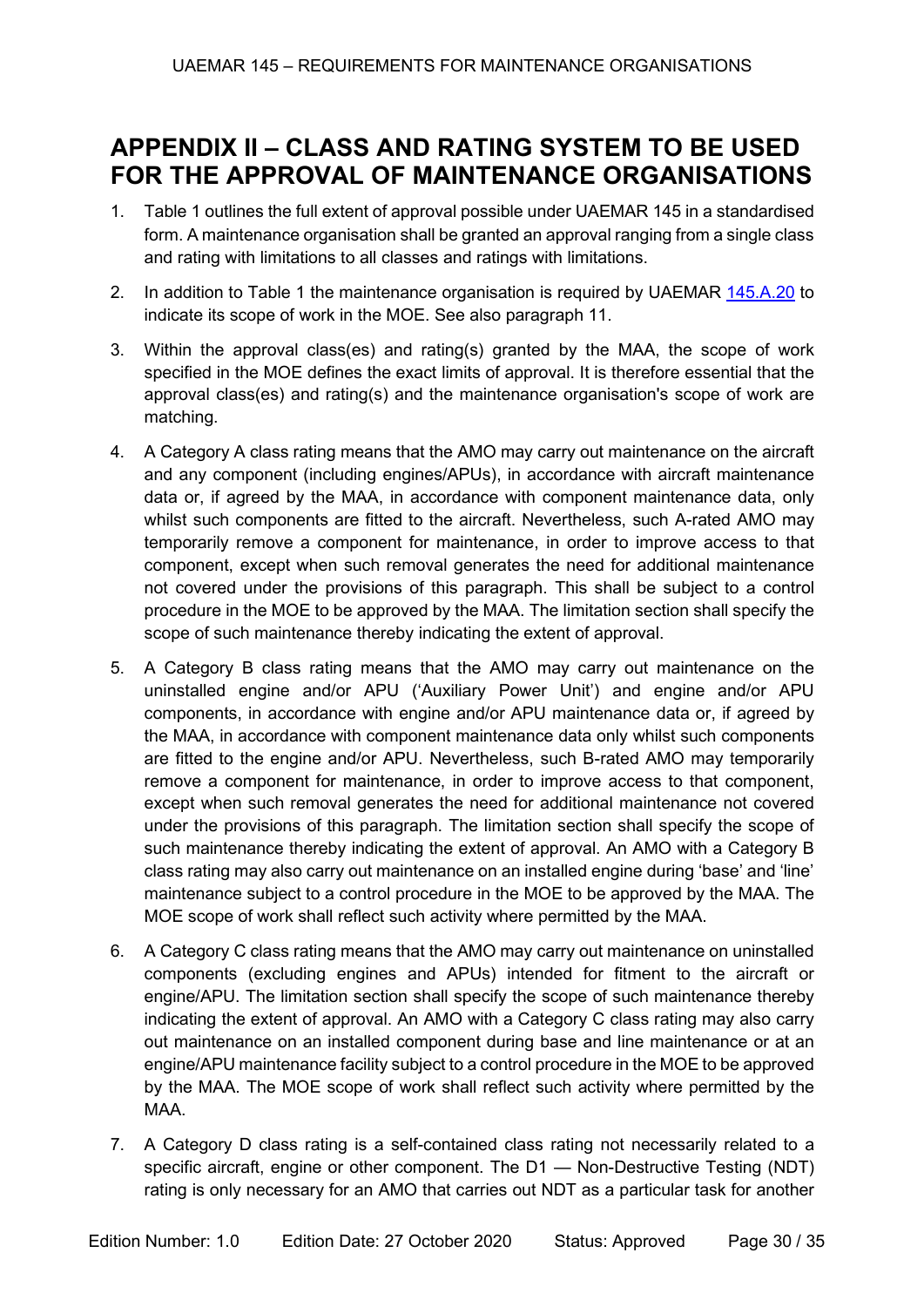maintenance organisation. An AMO with a class rating in A or B or C Category may carry out NDT on products it is maintaining subject to the MOE containing NDT procedures, without the need for a D1 class rating.

- 8. Category A class ratings are subdivided into 'base' or 'line' maintenance. A maintenance organisation may be approved for either 'base' or 'line' maintenance or both. It should be noted that a 'line' facility located at a main base facility requires a 'line' maintenance approval.
- 9. The 'limitation' section is intended to give the MAA the flexibility to customise the approval to a particular maintenance organisation. Ratings shall be mentioned on the approval only when appropriately limited. Table 1 specifies the types of limitation possible (an example could be avionic systems installations and related maintenance). Whilst maintenance is listed last in each class rating it is acceptable to stress the maintenance task rather than the aircraft or engine type or manufacturer, if this is more appropriate to the maintenance organisation (an example could be avionic systems installations and maintenance). Such mention in the limitation section indicates that the maintenance organisation is approved to carry out maintenance up to and including this particular type/task.
- 10. Table 1 makes reference to series, type and group in the limitation section of class A and B. Series means a specific type series such as Tiger series or Tornado series or Rafale series or Super Puma series or AB 212 series or Gripen series or C 101 series or C 235 series etc. Type means a specific type or model such as C 130 H type or C 130 J type, Tiger HAP type or Tiger HAD type etc. Any number of series or types may be quoted. Group means for example: "Rolls Royce T-56 Turbo prop engines" or "Fokker twin turbo prop aircraft".
- 11. When a lengthy capability list is used which could be subject to frequent amendment, then such amendment shall be in accordance with a procedure acceptable to the MAA and included in the MOE. The procedure shall address the issues of who is responsible for capability list amendment control and the actions that need to be taken for amendment. Such actions include ensuring compliance with UAEMAR 145 for products or services added to the list.
- 12. NOT APPLICABLE.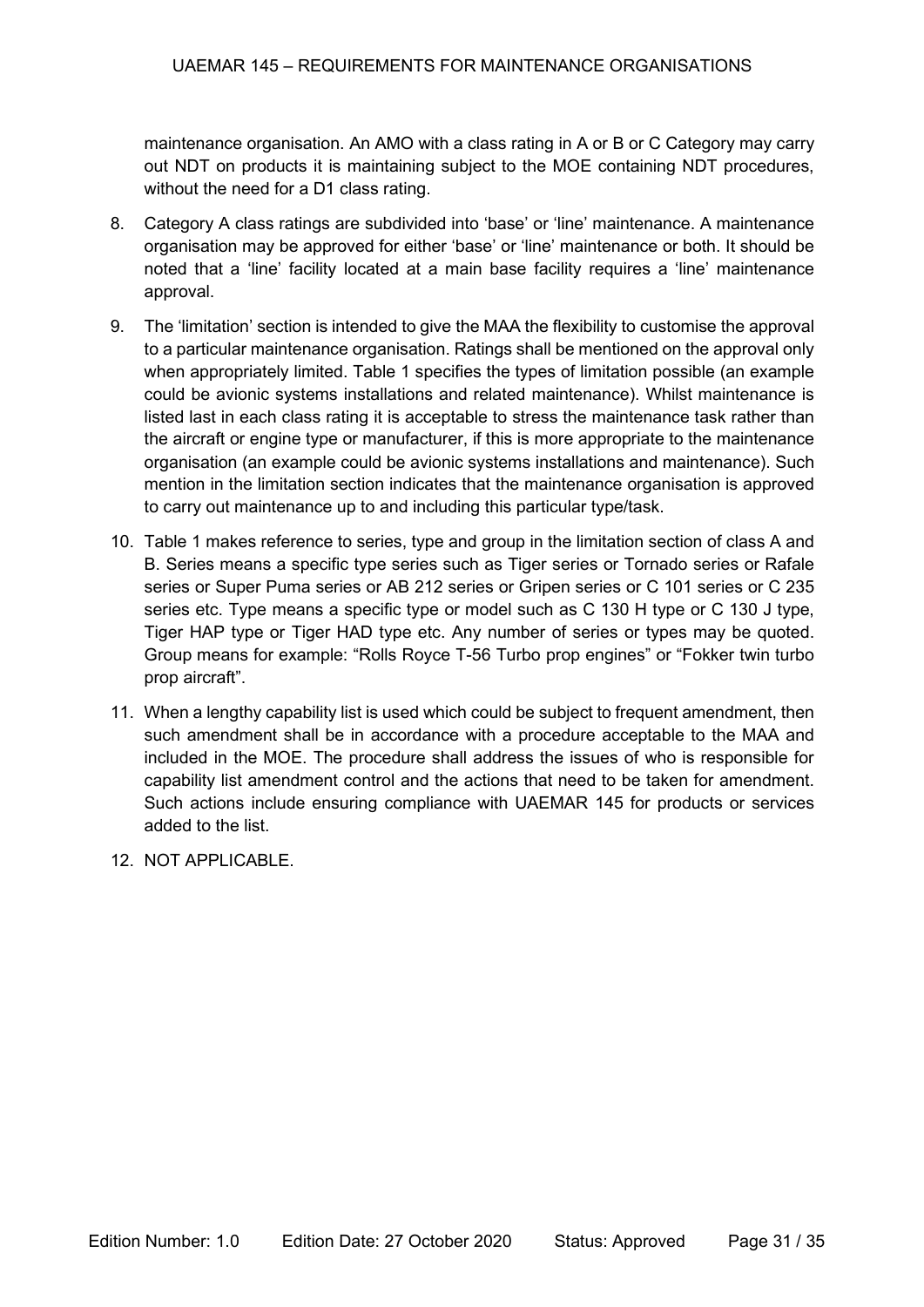#### UAEMAR 145 – REQUIREMENTS FOR MAINTENANCE ORGANISATIONS

| <b>CLASS</b>        | <b>RATING</b>                                                                                                 | <b>LIMITATION</b>                                                                               | <b>BASE</b>                                                          | <b>LINE</b>                     |  |
|---------------------|---------------------------------------------------------------------------------------------------------------|-------------------------------------------------------------------------------------------------|----------------------------------------------------------------------|---------------------------------|--|
| <b>AIRCRAFT</b>     | A1 Aeroplanes/<br>above 5700 kg                                                                               | [State aeroplane manufacturer or<br>group or series or type and/or the<br>maintenance task(s)]  | [YES/<br>NO <sub>I</sub>                                             | [YES/<br><b>NOI</b>             |  |
|                     | A2 Aeroplanes/<br>below 5700 kg                                                                               | [State aeroplane manufacturer or<br>group or series or type and/or the<br>maintenance task(s)]  |                                                                      | [YES/<br>NO <sub>I</sub>        |  |
|                     | A3 Helicopters                                                                                                | [State helicopter manufacturer or<br>group or series or type and/or the<br>maintenance task(s)] | [YES/<br>NO]                                                         | [YES/<br>NO]                    |  |
|                     | [State aircraft series or type and/<br>A4 Aircraft other<br>than A1, A2 and A3<br>or the maintenance task(s)] |                                                                                                 | [YES/<br>NO <sub>I</sub>                                             | <b>TYES/</b><br>NO <sub>1</sub> |  |
|                     | <b>B1 Turbine</b>                                                                                             | [State engine series or type and/or the maintenance task(s)]                                    |                                                                      |                                 |  |
| ENGINES/APU         | <b>B2 Piston</b>                                                                                              | [State engine manufacturer or group or series or type and/or<br>the maintenance task(s)]        |                                                                      |                                 |  |
|                     | B <sub>3</sub> APU                                                                                            | [State engine manufacturer or series or type and/or the<br>maintenance task(s)]                 |                                                                      |                                 |  |
|                     |                                                                                                               | S1000D CHAPTER<br><b>REFERENCE<sup>1</sup></b>                                                  | <b>LIMITATIONS</b><br>(aircraft type,<br>component,<br>manufacturer) |                                 |  |
|                     | C1 Air Cond & Press                                                                                           | 21                                                                                              |                                                                      |                                 |  |
|                     | C <sub>2</sub> Auto Flight                                                                                    | $\overline{22}$                                                                                 |                                                                      |                                 |  |
|                     | C3 Comms and Nav                                                                                              | 23-34-43                                                                                        |                                                                      |                                 |  |
|                     | C4 Doors - Hatches                                                                                            | $\overline{52}$                                                                                 |                                                                      |                                 |  |
|                     | C5 Electrical Power & Lights                                                                                  | 24-33-91                                                                                        |                                                                      |                                 |  |
|                     | C6 Equipment                                                                                                  | 25-38-45-50                                                                                     |                                                                      |                                 |  |
|                     | C7 Engine - APU                                                                                               | 49-71-72-73-74-75-76-77-78-79-80-<br>81-82-83-86                                                |                                                                      |                                 |  |
|                     | C8 Flight Controls                                                                                            | 27-55-57.40-57.50-57.60 57.70                                                                   |                                                                      |                                 |  |
|                     | C9 Fuel - Airframe                                                                                            | $28 - 48$                                                                                       |                                                                      |                                 |  |
|                     | C10 Helicopter - Rotors                                                                                       | 62-64-66-67                                                                                     |                                                                      |                                 |  |
|                     | C11 Helicopter - Trans                                                                                        | $63 - 65$                                                                                       |                                                                      |                                 |  |
| <b>COMPONENTS</b>   | C12 Hydraulic Power                                                                                           | 29                                                                                              |                                                                      |                                 |  |
| other than complete | C13 Indicating - recording system                                                                             | $31 - 46$                                                                                       |                                                                      |                                 |  |
| engines or APU's    | C14 Landing Gear                                                                                              | 32-90                                                                                           |                                                                      |                                 |  |
|                     | C15 Oxygen                                                                                                    | 35-47                                                                                           |                                                                      |                                 |  |
|                     | C16 Propellers                                                                                                | 61                                                                                              |                                                                      |                                 |  |
|                     | C17 Pneumatic & Vacuum                                                                                        | $36 - 37$                                                                                       |                                                                      |                                 |  |
|                     | C18 Protection ice/ rain/fire                                                                                 | $26 - 30$                                                                                       |                                                                      |                                 |  |
|                     | C19 Windows                                                                                                   | 56                                                                                              |                                                                      |                                 |  |
|                     | C 20 Structural                                                                                               | 53-54-57.10-57.20-57.30                                                                         |                                                                      |                                 |  |
|                     | C 21 Water Ballast                                                                                            | 41                                                                                              |                                                                      |                                 |  |
|                     | C 22 Propulsion Augmentation                                                                                  | 84                                                                                              |                                                                      |                                 |  |
|                     | C 51 Attack systems                                                                                           | 39-40-42                                                                                        |                                                                      |                                 |  |
|                     | C 52 Radar/ Surveillance                                                                                      | 92-93                                                                                           |                                                                      |                                 |  |
|                     | C 53 Weapons systems                                                                                          | 94                                                                                              |                                                                      |                                 |  |
|                     | C 54 Crew escape &Safety                                                                                      | 95                                                                                              |                                                                      |                                 |  |
|                     | C 55 Drones/Telemetry                                                                                         | 96-00, 96-30, 96-40                                                                             |                                                                      |                                 |  |
|                     | C 56 Reconnaissance                                                                                           | 97-98                                                                                           |                                                                      |                                 |  |
|                     | C 57 Electronic warfare                                                                                       | 99                                                                                              |                                                                      |                                 |  |
| SPECIALISED         | D1 Non-Destructive<br>testing                                                                                 | [State particular NDT method(s)]                                                                |                                                                      |                                 |  |
| <b>SERVICES</b>     | D5 Arms, Munitions and Pyrotechnic<br><b>Systems Specific</b>                                                 | [State arms type and maintained pyrotechnic systems]                                            |                                                                      |                                 |  |

#### **Table 1**

<span id="page-31-0"></span><sup>1</sup> S1000D Chapter Reference: in conformity with "S1000D Main System Breakdown"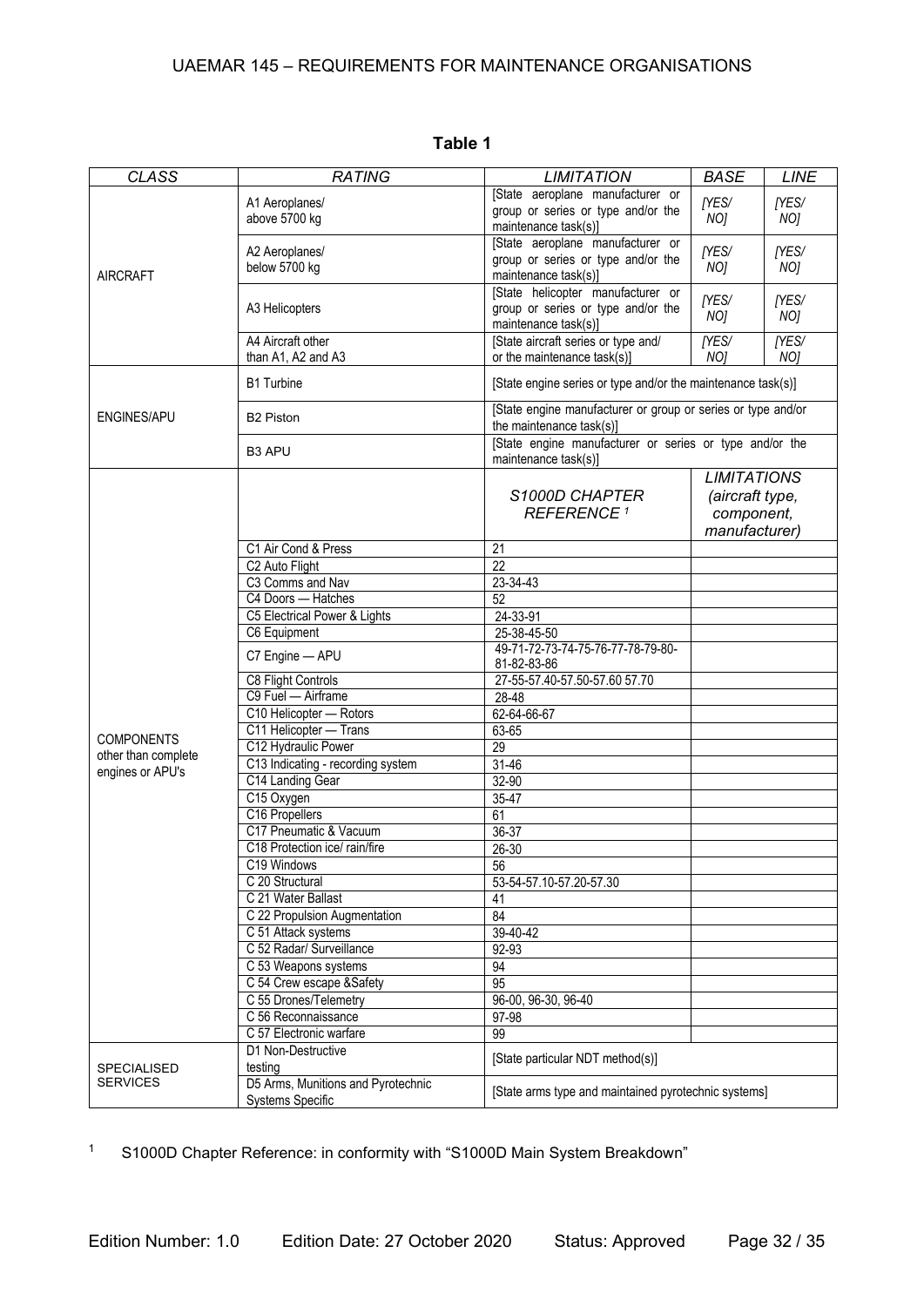## **APPENDIX III – UAEMAR FORM 3**

UAEMAR Form 3 is contained in the UAEMAR Forms document.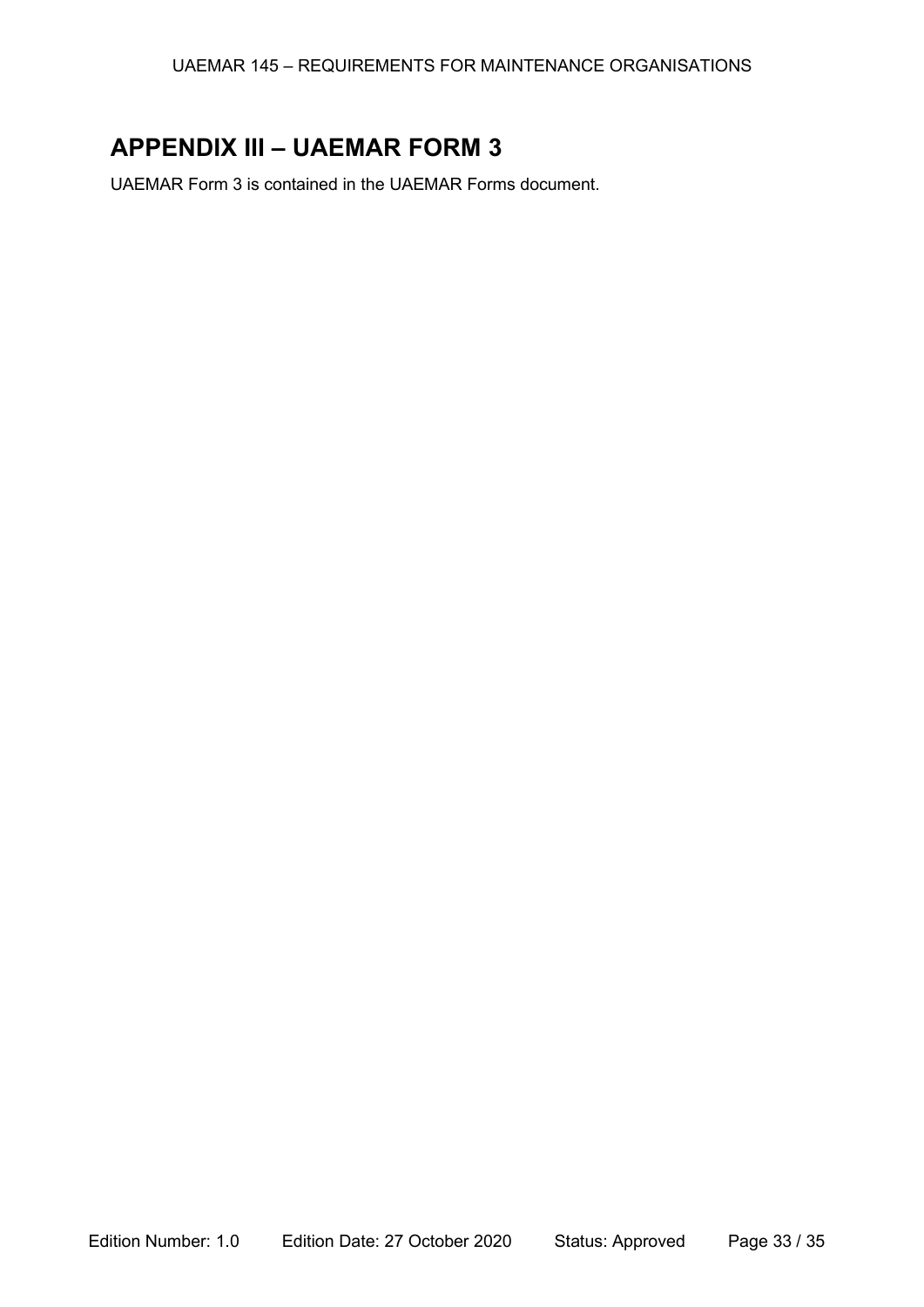## <span id="page-33-0"></span>**APPENDIX IV – NOT APPLICABLE**